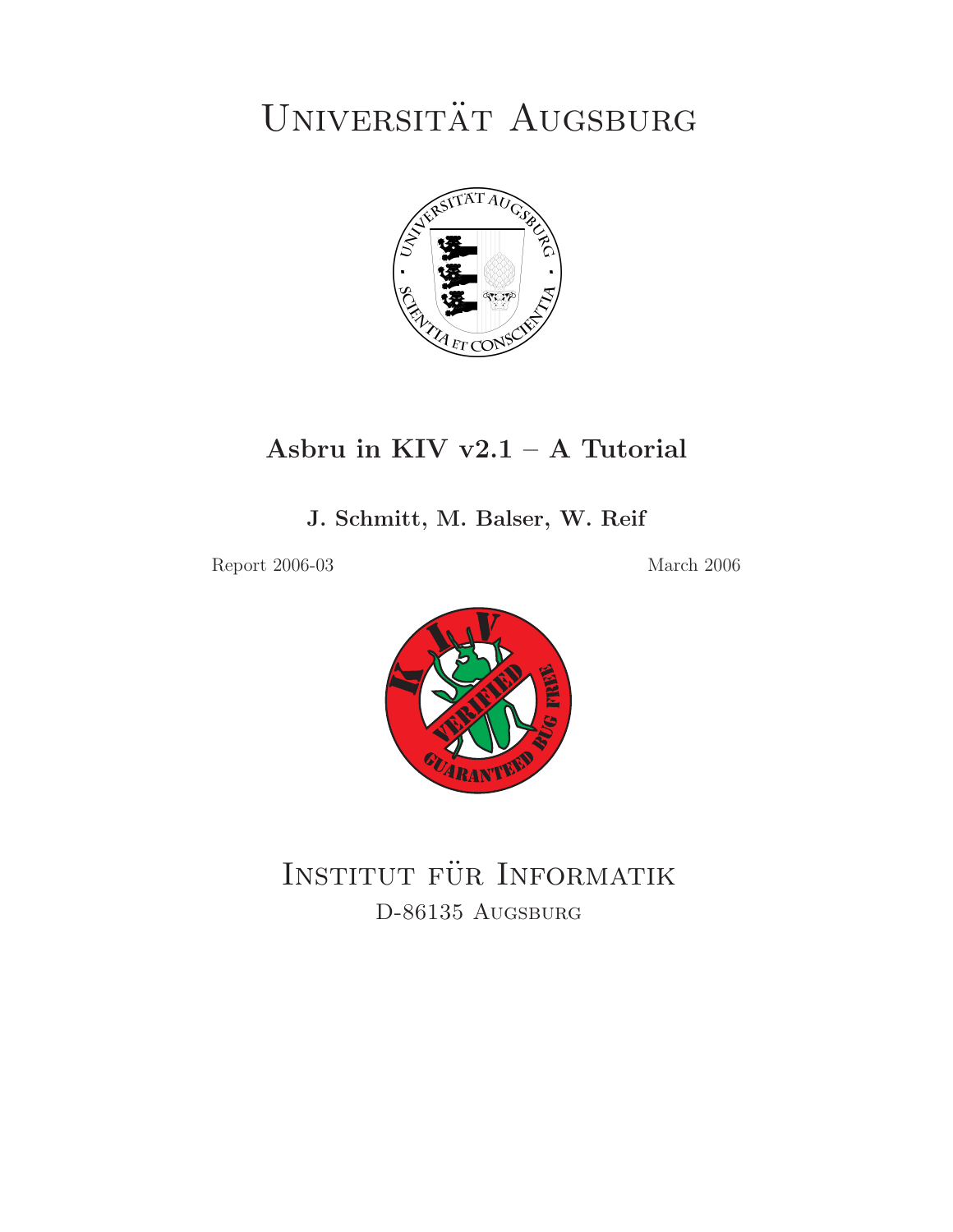Copyright  $\odot$  J. Schmitt, M. Balser, W. Reif Institut für Informatik Universität Augsburg D–86135 Augsburg, Germany http://www.Informatik.Uni-Augsburg.DE — all rights reserved —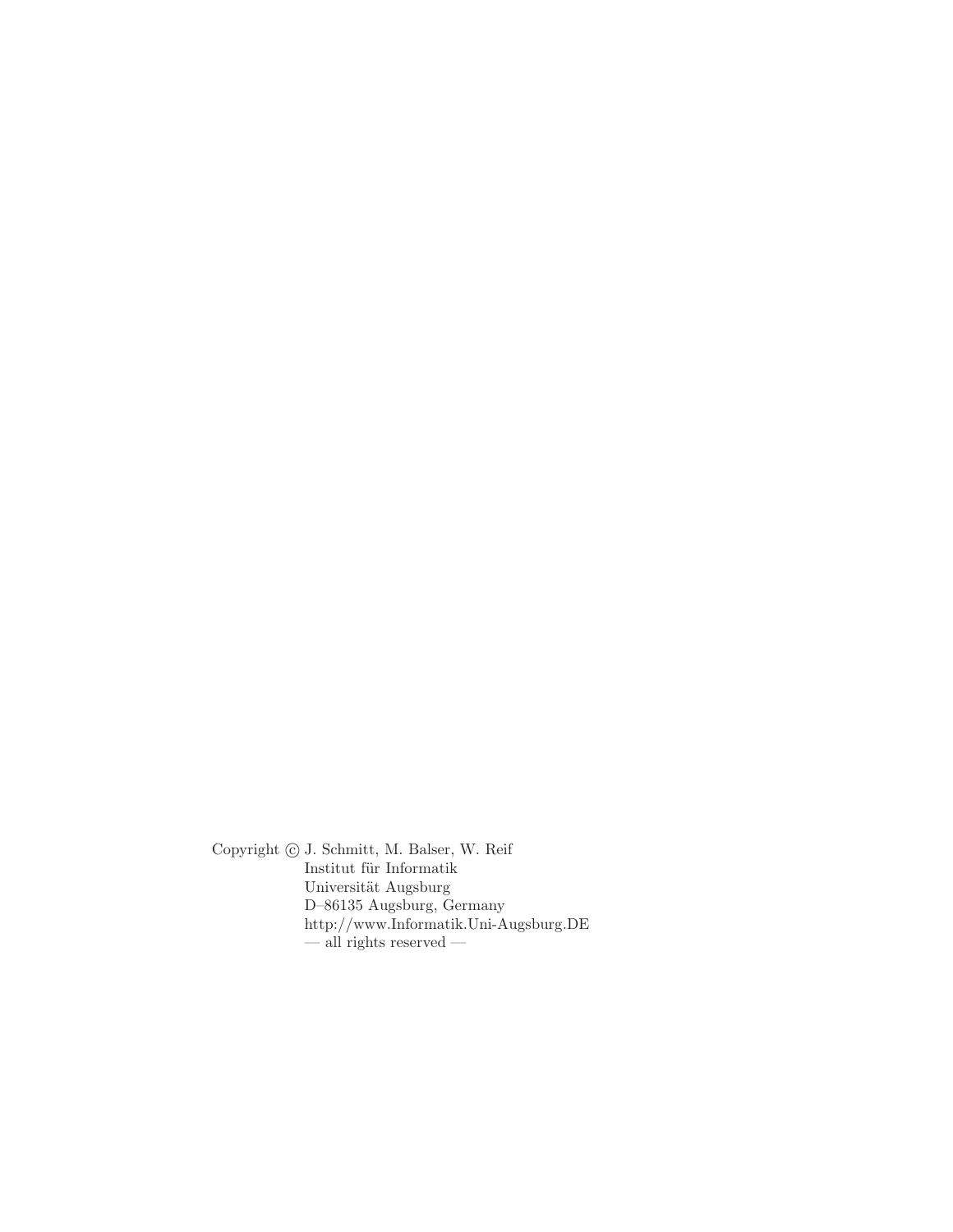# **1 Introduction**

Aim of the Protocure  $II^1$  project is to improve the quality of medical guidelines. Currently, medical guidelines are informal texts, written by an expert group, based on available medical facts. It will come to no surprise, that anomalies may remain in guidelines. These can be ambiguities in the text, modelling errors or even wrong data. This is, where the Protocure II project offers tools and methods to further improve the guideline quality. Foundation for these improvements is a stepwise formalisation of the informal guideline text, such that knowledge engineering and finally theoretical computer science methods can be applied.

This report focusses on the last step in the chain of methods, namely the verification, that the formalised guideline adheres to correctness properties. For this, it is necessary, that the guideline is already available in a formalised language. Within Protocure II, we choose to model the guideline in the planing language Asbru [5].

Before being able to verify properties over systems in a given non-standard representation like Asbru, it is necessary to clearly define the semantics of such a system. Although this task might be quite difficult, the task following that, to include the defined semantics in a theorem prover or a model checker might be even more challenging.

After the language definition and semantics of Asbru Light [3] had been revised to match the needs of the Protocure II case study breast cancer, it was necessary to implement it in KIV.

As Asbru has been integrated in KIV using an already implemented formalism, namely parallel programs, the main difficulty was to find representations for data structures that match Asbru on the one hand and at the same time go along with general automation techniques already implemented in KIV. Result of this strategy to rely as much as possible on already existing and well tried parts of the KIV system was, that for the completion of this task virtually no implementation effort in the KIV base system was necessary. This was possible, because Asbru was specified in KIV instead of implemented.

For a verifier to be able to prove properties, it is also necessary to know about techniques to apply when proving a sequent to be correct. Therefore some time has been invested to elaborated proof techniques to cover all Asbru proof aspects, ranging from simple user performed plans to hierarchies with several hierarchical layers and dozens of contributing plans.

This document therefore intends to give the user a very short and pragmatic introduction into the most important aspects of the implemented Asbru semantic, afterwards describing the different techniques necessary to make use of the interactive theorem prover KIV to prove properties.

<sup>1</sup> www.protocure.org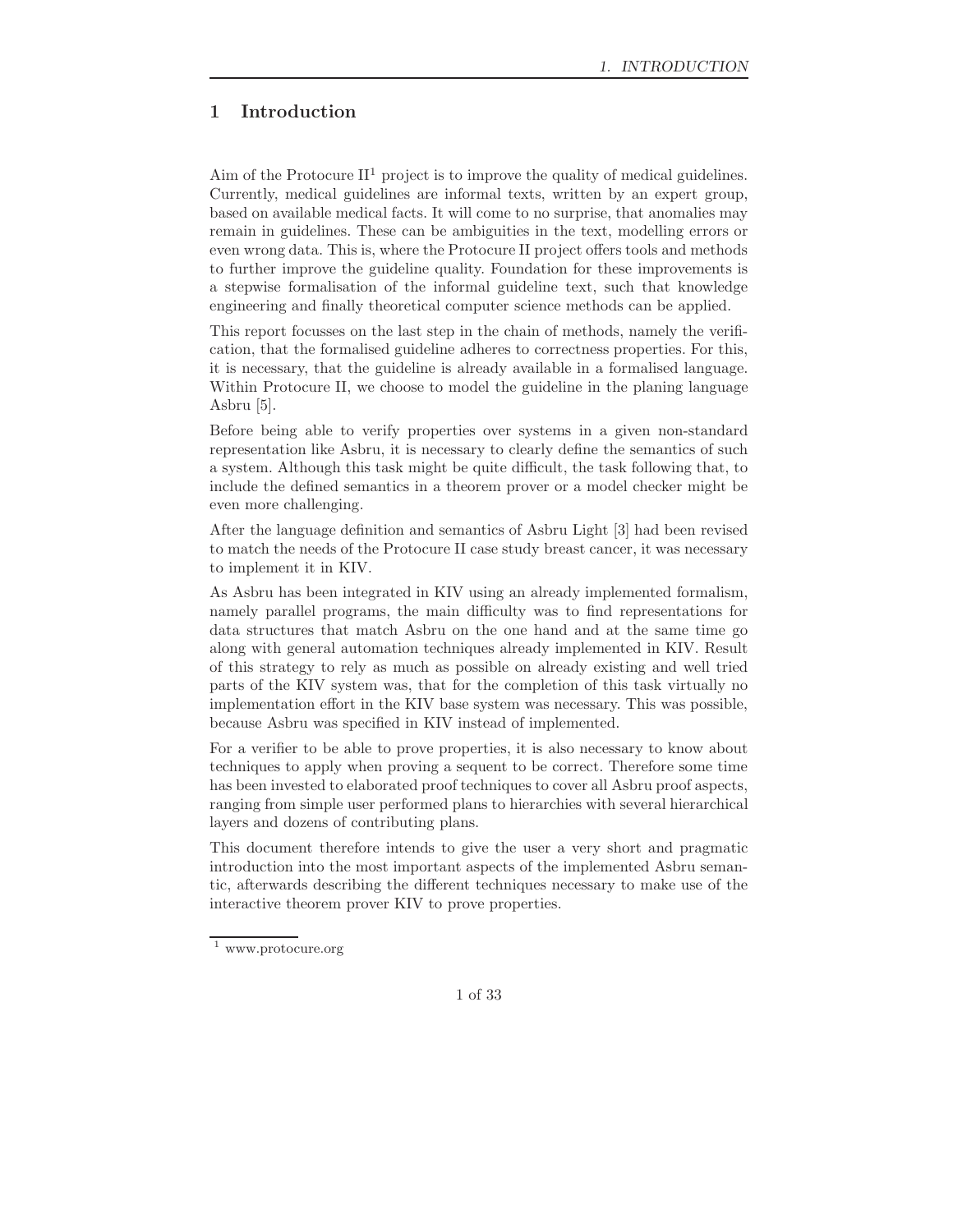# *2. ASBRU SEMANTICS*

This technical report describes the Asbru implementation, proofs and techniques current at the 03/06/2006. This implementation has been designated as version 2.1 which is not related to the version of the Asbru language.

# **2 Asbru semantics**

The Asbru semantics are described in detail in [3]. The Implementation of the semantic in the KIV system is described in [4]. We will therefore only give a short introduction into the most important aspects of the Asbru semantic as implemented in KIV and refer the interested reader to the more detailed papers.



**Fig. 1.** State transitions of Asbru plans

Basis of the Asbru semantics is the concept of plans with a defined plan state model. Asbru plans may advance through the plan state model in a way, defined by the statechart depicted in Figure 1. All transitions within this statechart are guarded, where the guards SC, RA and E describe external signals, which are sent to the plan by its respective parent. Within this implementation the signals are encapsulated in a data structure defined in the specification plan-com.

All the other guards are related to the evaluation of Asbru conditions which define the behaviour of Asbru plans. Syntax and semantics of Asbru conditions are defined in specification Abstract-Asbru-Condition, where a higher order predicate is paired with two booleans, which model the flags overridable and manual-activation as defined by the asbru semantics.

Six of those condition define the overall behaviour of an Asbru plan, that is, the way it advances through the evaluation phase and the circumstances under which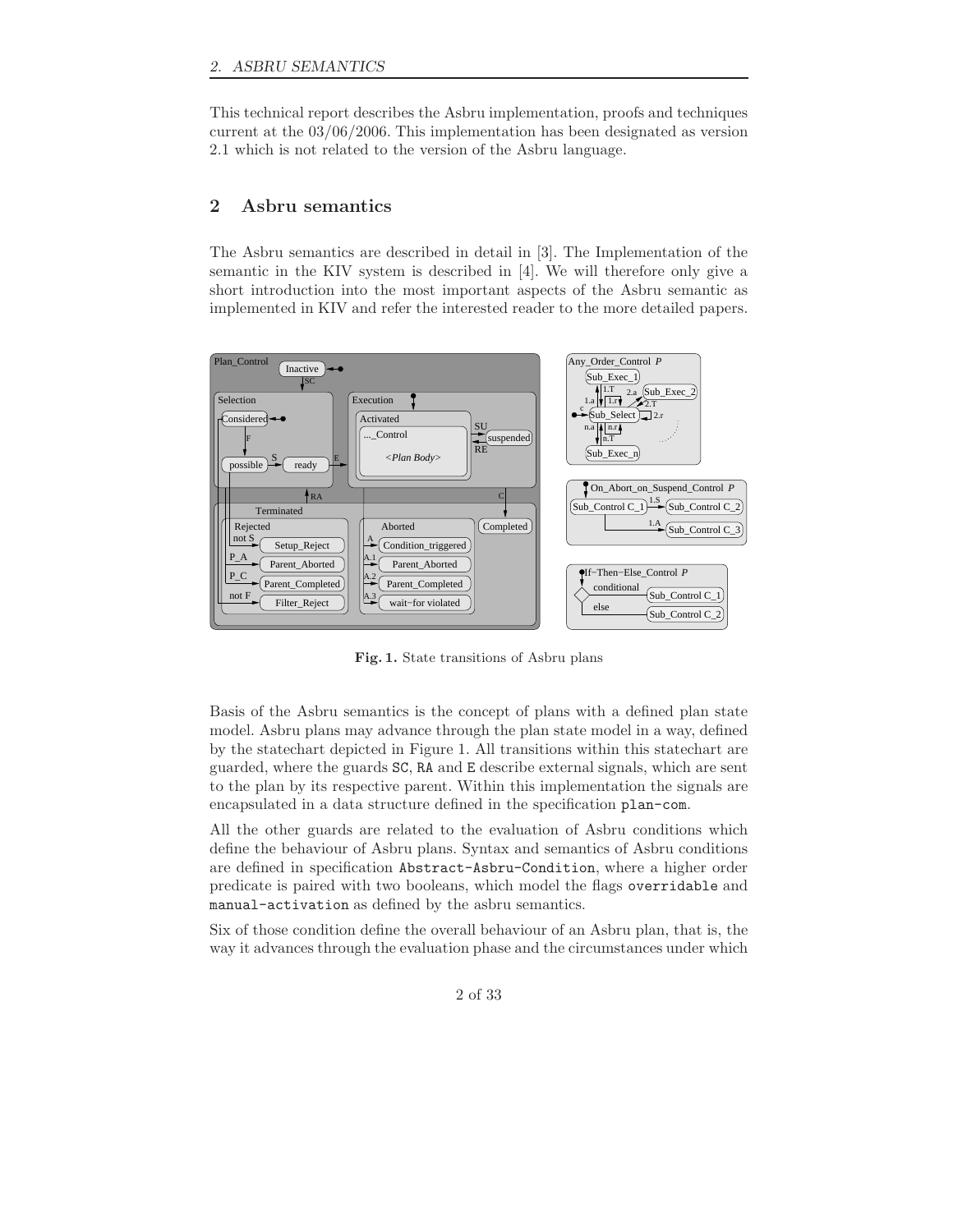it terminates or suspends. Additional behaviour of the plan is described by the plan type. This, along with a list of potential children fills in the blanks within the activation phase in the statechart in Figure 1. There are further parameters of an Asbru plan that describe the behaviour even more detailed. For example, a flag retry specifies how a plan should react, given one of its children aborts.

Behaviour of Asbru plans is defined within the specification Asbru, where the statechart of Figure 1 is implemented by parallel programs. This has been done in a generic way, such that all Asbru plans use the same set of parallel programs for their evaluation. It has been decided to hide the technical details from the verifier. This has been realised by designing the defining parallel programs in a way such that the programs are recursive and always terminating within one step. Therefore, a verifier will only be confronted with a very small set of different procedure names, not the program code itself. Every non-passive state in the statechart, which is, inactive, considered, possible, ready, activated and suspended is represented by a separate program, encapsulating the possibilities of the representing state. Passive states do not require further procedures.

Asbru procedures are designed similar to state-charts, where state and control are separated. The overall state in the case of Asbru can be divided in several parts, namely the state of all the currently running plans, which is defined in specification asbru-state-history, the currently known condition of the patient, defined in patient-data-history, technical information like variables, stored in a data structure defined in variable-history. Finally, communication between a plan and its relatives or the plan and the environment is part of the state. While the former is defined in a data structure defined in specification plan-com, the latter can be found in a data structure in specification environment-aggregation. The only information encoded in the programs is the way, a plan may react within the next step, so the plan "knows" its own state from the program constellation, but no more.

# **3 Proof obligations**

A proof obligation or property may for example describe, that an Asbru plan adheres to an indicator, which is a medical quality assurance instrument. It may also be a technical property, for example, that a plan always terminates at some point or that it does not disturb execution of another plan running in parallel. Proof obligations consist of two parts; one of the parts of the property describes the behaviour of the Asbru plan hierarchy, the other one the expected behaviour. Behaviour of the Asbru plan hierarchy can be further broken down into system description, system configuration and environment assumption.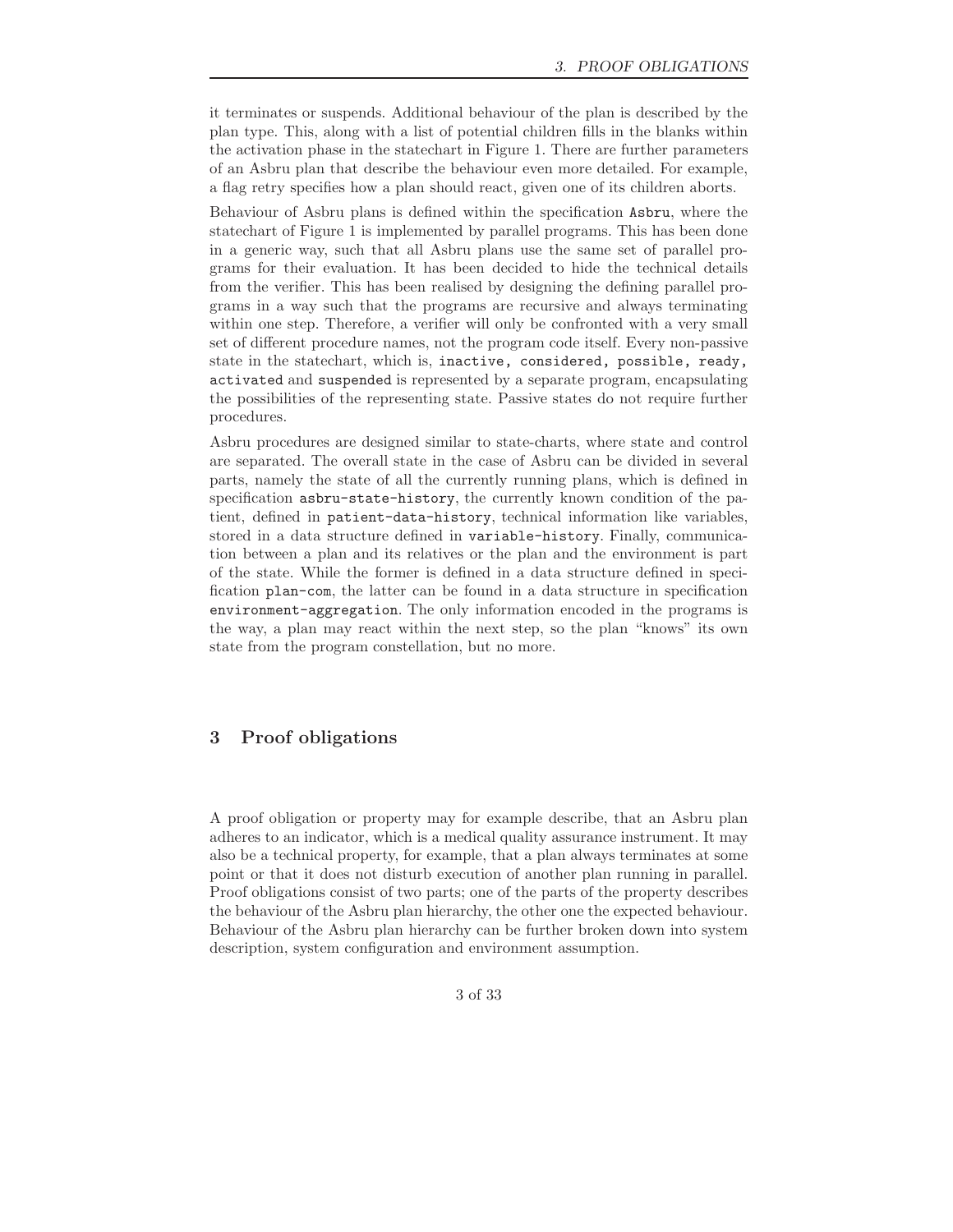#### **3.1 System description**

Within our implementation of the Asbru semantic, the system description consists of synchronous parallel running programs. Each program represents one Asbru plan, therefore plan hierarchies are represented by a number of parallel running plans.

As the execution of Asbru plans is somewhat generic, all plan types are represented by the same set of programs. Procedures vary in the parameters with which they are called and every different active state has its own program representation. There is one procedure describing the behaviour of an inactive plan, one describing the behaviour of a considered plan and so on. Details of the execution state are also integrated into the procedure parameters. These include, for example, the currently running children of the plan.

Although the plans work on different aspects of the global state regarding their own advance through the plan state hierarchy, it is not necessary to launch the plans with different Asbru state variables, as the state variables contain the current state of all Asbru plans. Each plan selects values relevant for itself. For one plan, this data is the state of the parent and all the children, which has influence on the abortion and completion behaviour of the plan. The Asbru plan procedures have been carefully designed such that concurrent write access to the same data fields cannot happen.

Within a proof obligation, the procedures look the following way:

considered#(sk, sk0; Tick, Patient, PDH, VH, AC, ASH, AS, PC, EAGG)

 $\text{activated#(sk, sk0, skx1, skx2, skx3, n, m)}$ 

Tick, Patient, PDH, VH, AC, ASH, AS, PC, EAGG, PC0)

The first part of the example represents a considered Asbru plan, while the second represents an active plan, a state which is further elaborated. The semicolon in the procedures separate the value parameter in the first half from the var parameters in the second half. The technical difference is, that operations on the value parameters are side effect free, so assignments to value parameters are lost after termination of the procedure and only have effects within the procedure and possibly sub-procedures. The variables sk and sk0 are of type string and contain the name of the plan itself (sk) and the name of the parent plan (sk0).

The dynamic variables Tick, Patient, PDH, VH, AC, ASH, AS, PC and EAGG are equal for all Asbru plans on the sequent, that is, all Asbru plans work on the same variables here. Most of these variables are considered read-only, with the exception of the AS variable, representing the Asbru state, where each plan is required to enter its current state. The variables are mostly required for the plans to be able to evaluate their conditions.

Plans leaving the evaluation phase bound for the activation phase require additional parameters. The three lists skx1, skx2, skx3, that accompany an active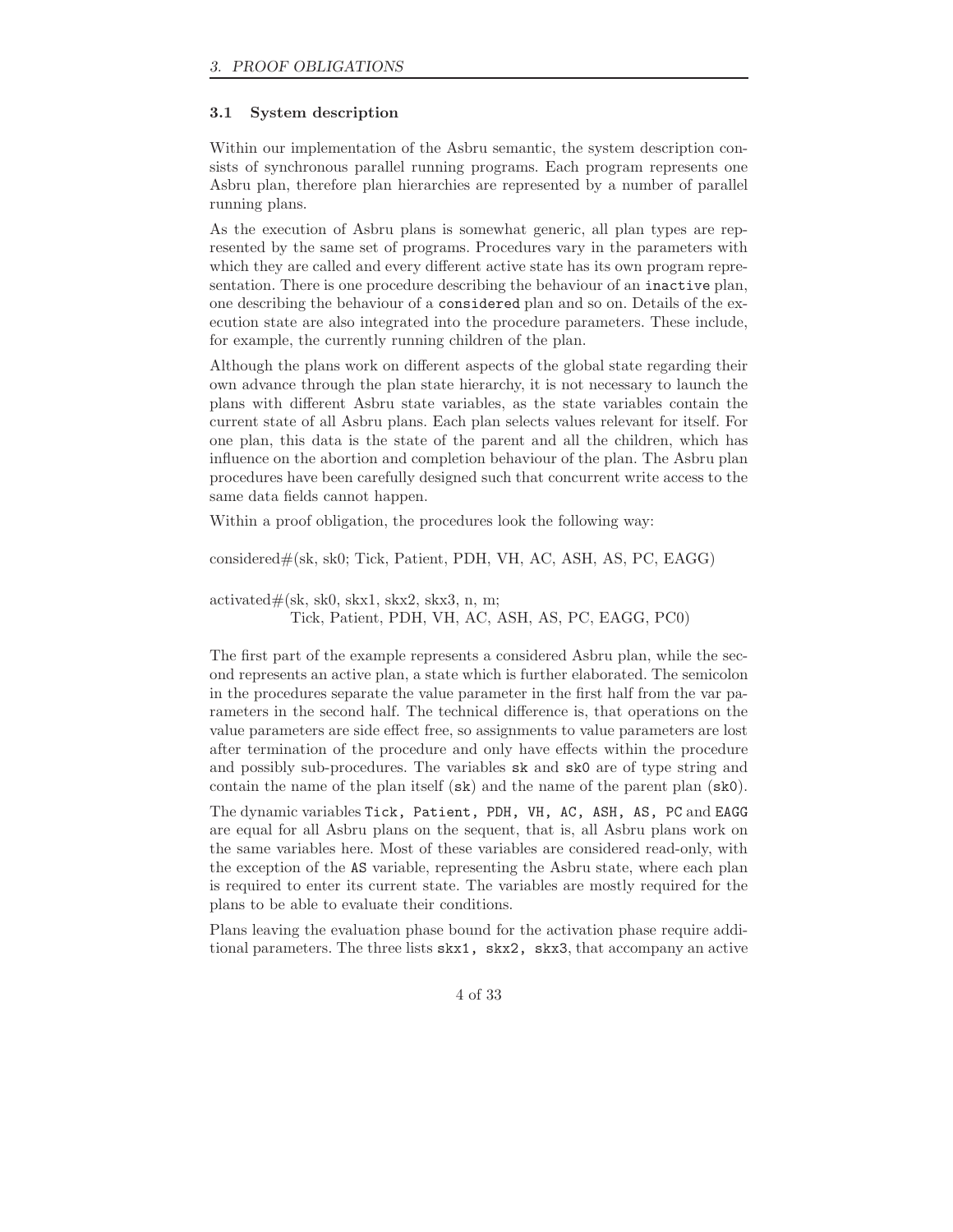plan depict the subplans of this plan and describe to some extend the status, in which they are. The skx1 list contains all subplans that are currently active themselves, the skx2 list those, that are in the evaluation phase and the skx3 list contains all subplans, yet in inactive state. Plans that are terminated do not appear in those lists. The natural number counters, n and m, are necessary when dealing with cyclical plans. For all other plan types, they are ignored. This technical report does omit details about cyclical plans and will focus on the other plan types.

As can be seen in the example, the activated procedure has an additional PC0 variable. Figure 2 visualises the view of parent and child towards these variables. As can be seen there, the PC variable, which is present in all asbru procedures is merely for receiving signals from a (possibly anonymous) parent, while the second variable, PC0, is used to send signals to the children.



**Fig. 2.** internalised PC variables

## **3.2 System configuration**

As described in Sect. 2, Asbru procedures are defined in a way similar to statecharts. Therefore, the current state of the system can not be read from program pointers. Instead, the state is stored in predicate logic formulas. These formulas are called system configuration. It has been decided to combine similar parts of the system configuration into one variable. Five different types of data have been identified, that have to be considered.

**Asbru state** First of these types is the state of the Asbru plans, currently running. This has been called the Asbru state. The history of Asbru states is necessary when dealing with time annotations. The representing data structure is called Asbru state history. In principle, an Asbru state consists of a mapping of plannames and plan status. A mapping may look this way:

 $AS$ ['praoa'] = considered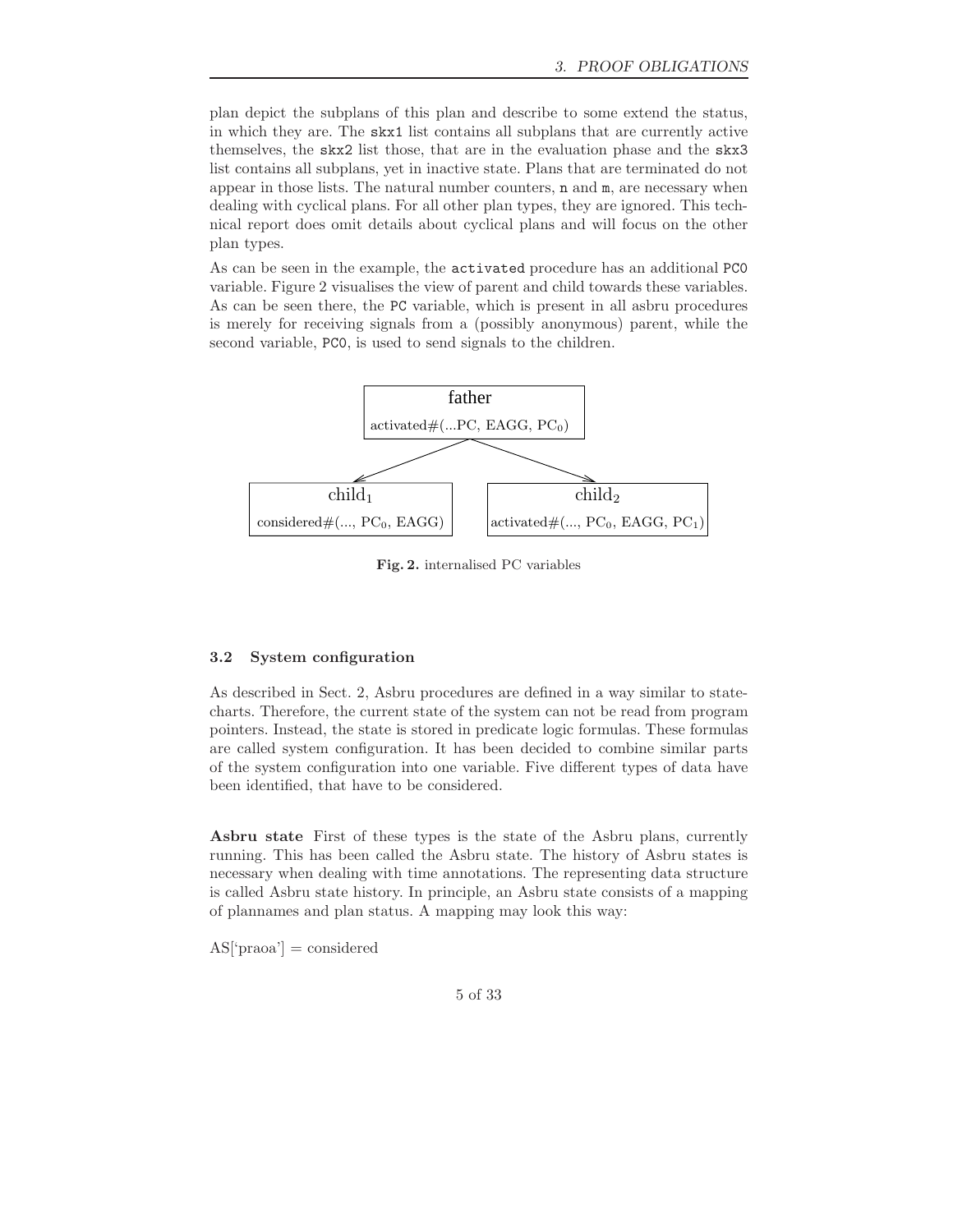### $AS$ <sup>['toan']</sup> = activated

There are two ways how to write down the current system configuration, an explicit one and an implicit one. First examples of verification had been done with the explicit denotation, however this concept has been found to be inadequate when combined with the proof decomposition described later on. Therefore with all currently conducted verification examples, the implicit denotation has been chosen.

explicit  $AS = as0$ ['praoa', considered] ['toan', activated] vs. implicit  $AS['praoa'] = considered$  $AS$ <sup>['toan']</sup> = activated

As can be seen above, the explicit notion of the Asbru state is done by taking an basic Asbru state as0 for all the subplans that are not explicitly mentioned. This concept of 'invisible' plans is especially important when dealing with proof decomposition. The basic Asbru state is then updated.

Asbru state history and Asbru state have been separated because of the concurrent write access of several plans. This issue can be handled better in less complex data structures as the Asbru state versus the Asbru state history, where the latter is a generated data type with pairs of Asbru state and time variables.

**Variable, patient and patient data** Patient data is the knowledge that has been gathered from the patient. The structure of the denotation of the data is similar to the one used with the Asbru state history. However, as there is no concurrent write access to the patient data, the separation between the current state and history states is not necessary.

It is important to realize, that the patient data does not necessarily represent the patients real condition! Instead, at certain time points measurements to the patient may be made and therefore the data transferred from patient to patient data. From the authors point of view this was the best possible mapping of the real world to this model. As with reality, the patient, not the patient data is affected by treatments and the result of treatment are not automatically visible to the medical personal.

As with the Asbru state, there is an explicit and implicit way of writing it down, with only the implicit being used. The example depicts, that at current state the measurement called bilirubin is at level observation.

(PDH[AC]['bilirubin']) .val = observation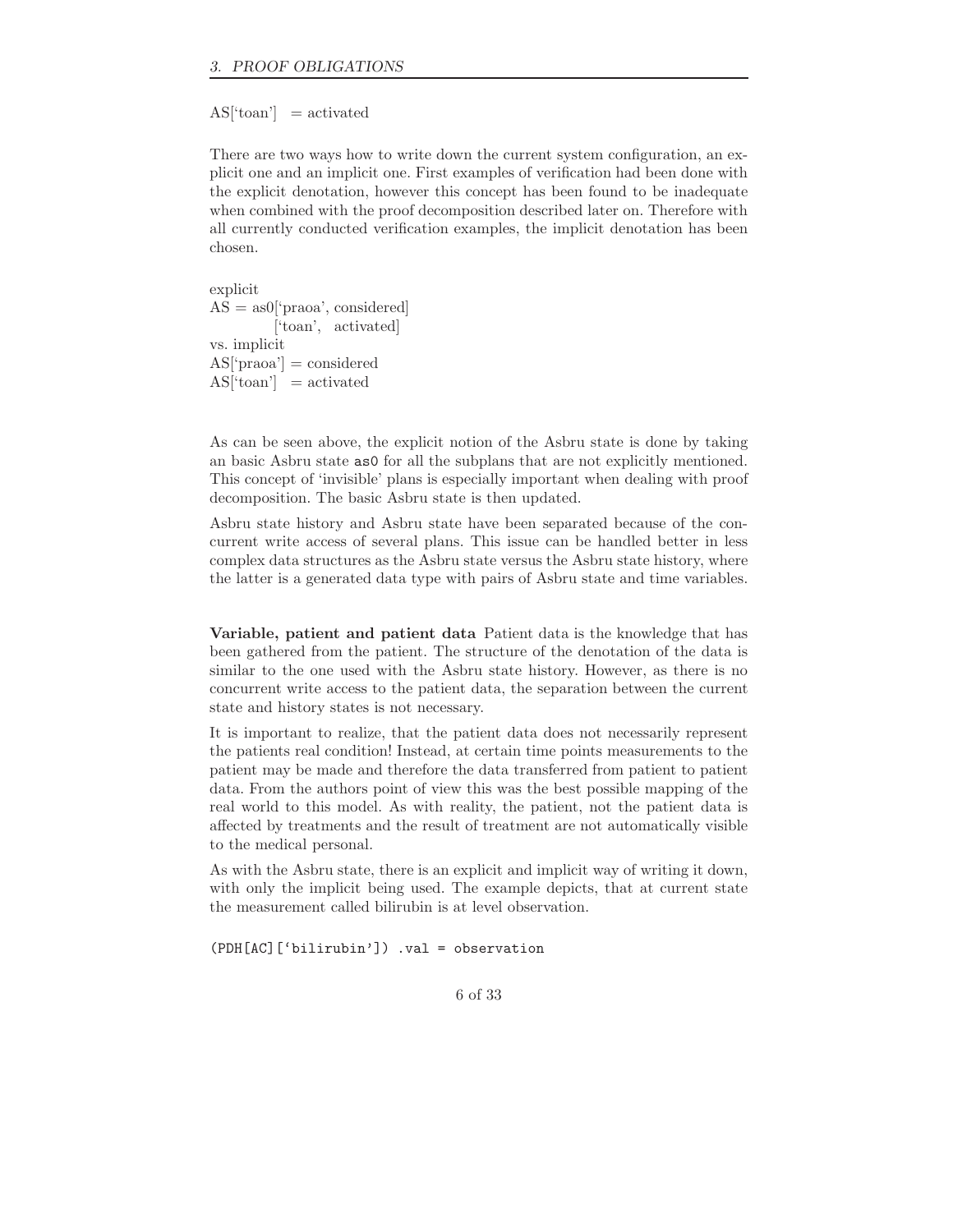Variables are conceptual and technical similar to patient data, however they do not represent physical measured data, instead they represent the result of calculations, return values of plans and so on.

**Environment aggregation and plan communication** The environment aggregation summarises all signals that may be sent to the plans by the environment, which is the medical personal. Those signals do not include the signals sent by a father to its children (for example regarding plan activation). Signals stored in the environment aggregation are the signals to determine the evaluation of manual activated or overridable asbru conditions.

Each entry in the environment aggregation is linked to a plan via its key and consists of two sets of six signals each, one confirmation required and one overridable signal for each condition. The following example depicts the knowledge, that a plan called pob is currently receiving its override signal to its filter condition:

EAGG['pob'] .override .filter

Signals, sent from a parent to its child are stored within the Plan Com data structure. Should the plan pob receive its consider signal from its parent, it could be written on the sequent as

PC['pob'] .consider

but may be rewritten to

 $PC['pob'] = mk-pce(true, bodyar, bodyar0)$ 

mk-pce is the constructor of an plan-com entry and takes three signals, consider, activate and retry, which correspond to the SC, E and RA signals respectively in Figure 1.

#### **3.3 Environment assumption**

In principle the environment is allowed to change every variable arbitrarily. Usually this has to be forbidden to some extend. The environment assumption is therefore a temporal logic formula restricting the behaviour of the environment. Usually this restriction comes in three different flavours, first to forbid the environment completely to change a variable, second to force the environment to change a variable in a deterministic way, for example, advancing a clock, and third to guarantee certain variable assignments in a nondeterministic way, for example guarantee the existence of a time, where a signal is sent.

One example for the first case is the Asbru state. This data structure is only to be accessed by the plan representing procedures. The environment is not allowed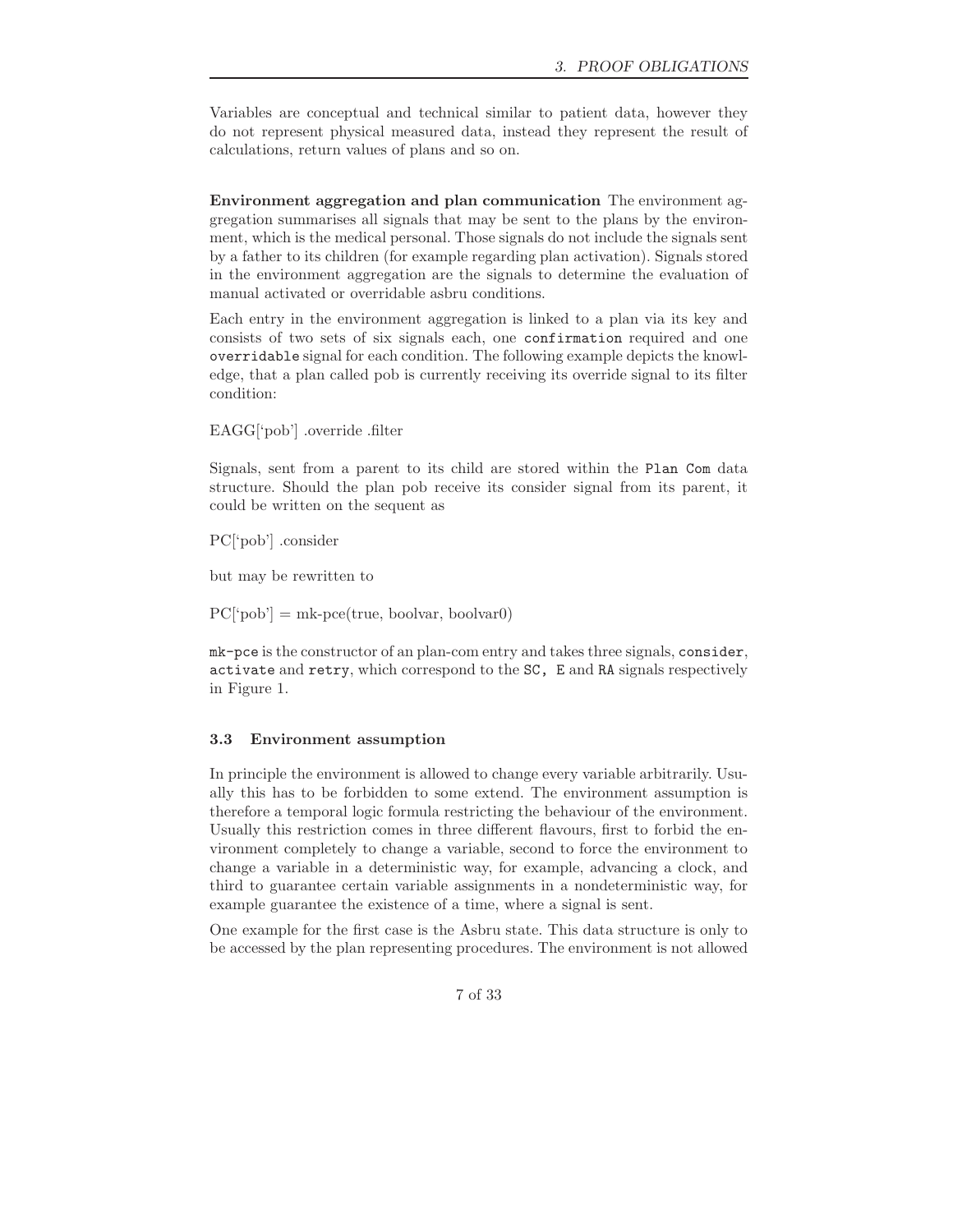to change Asbru state fields that are associated with plans for which procedures are running. Such an environment assumption can be written down as follows:

 $\square$  ( AS"['praoa'] = AS'['praoa']  $\wedge$  AS"['toan'] = AS'['toan'])

Another example would be, that the father of a running plan, that is not written on the sequent itself, is never suspended. This still allows the father to terminate or run through. Such a property is written down like

 $\Box$  AS"['dwa']  $\neq$  suspended

An example for the second case, changing a variable in a deterministic way, is the logging of the Asbru state history. As the plans only change the Asbru state, not the history. This logging is done by the environment.

 $\Box$  ( \quad \text{ASH" [AC"] [`pob'] = AS' [`pob']  $\wedge$  ASH"[AC"]['ob'] = AS'['ob'])

The third example are liveness properties, stating for example that user performed plans are finally ended by the medical personal. Such properties are typically leads to properties.

 $\Box$  (ASH[AC]['ob'] = ready  $\rightarrow \Diamond$  PC['ob'] .consider)

# **4 Symbolic Execution of Asbru**

Our proof method is based on a sequent calculus with calculus rules of the following form:

$$
\frac{\Gamma_1 \vdash \Delta_1 \quad \dots \quad \Gamma_n \vdash \Delta_n}{\Gamma \vdash \Delta} \ \ name \ .
$$

Rules are applied bottom-up. Rule *name* refines a given conclusion  $\Gamma \vdash \Delta$  with *n* premises  $\Gamma_i \vdash \Delta_i$ . Furthermore, we heavily rely on the possibility to rewrite sub-formulas. A rewrite rule is given as

```
name: \varphi \leftrightarrow \psi.
```
With this rule, formula  $\varphi$  can be replaced by an equivalent formula  $\psi$  anywhere within a given sequent.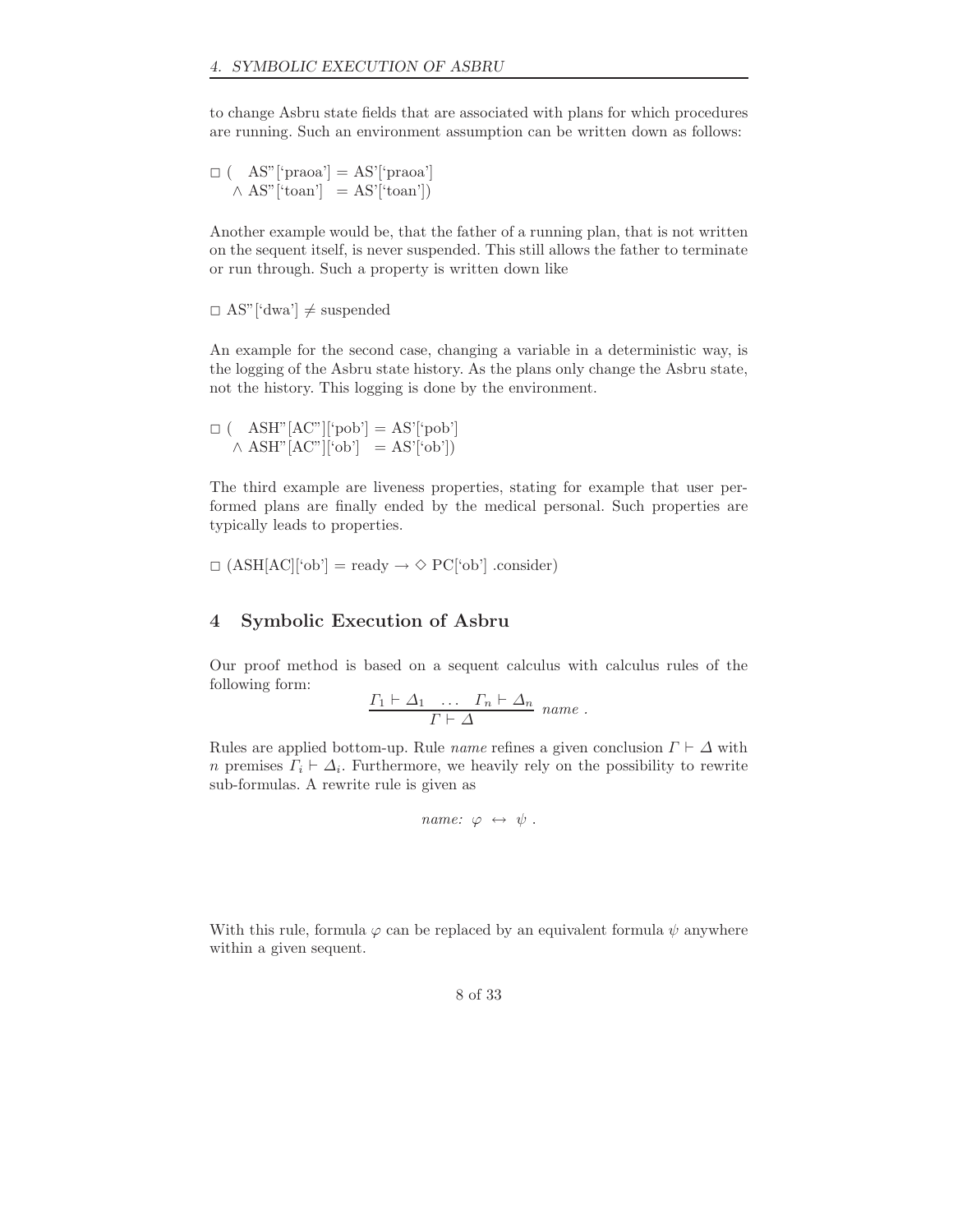## **4.1 Normal form**

The idea of symbolic execution of arbitrary temporal formulas – Asbru plans being just a special case thereof  $-$  is to normalise all the temporal formulas of a given sequent by rewriting the formulas to a so called normal form which separates the possible first transitions and the corresponding temporal formulas describing the system in the next state. Afterwards, an overall step for the whole sequent is executed (see below). More formally, an Asbru plan (or temporal formula) is rewritten to a formula of the following type

τ ∧ ◦ ϕ

with  $\tau$  being a formula in predicate logic describing a transition as a relation between unprimed, primed and double primed variables. In general, a system may also terminate, i.e., under certain conditions, the current state may be the last. Furthermore, the next transition can be nondeterministic, i.e., different  $\tau_i$ with corresponding  $\varphi_i$  may exist describing the possible transitions and corresponding next steps. Finally, there may exist a link between the transition  $\tau_i$  and system  $\varphi_i$  which cannot be expressed as a relation between unprimed, primed, and double primed variables in the transition alone. This link is captured in existentially quantified static variables  $\boldsymbol{X}_i$  which occur in both  $\tau_i$  and  $\varphi_i$ . The general pattern to separate the first transitions of a given temporal formula is

$$
\tau_0 \wedge \text{last} \vee \bigvee \bigvee_{i=1}^n (\exists \ X_i. \ \tau_i \wedge \circ \varphi_i) \ .
$$

We will refer to this general pattern as normal form.

## **4.2 Rewriting temporal operators to normal form**

We have defined a set of rules to rewrite arbitrary temporal formulas to normal form [2]. To automatically rewrite the formula, select an arbitrary sub-formula and apply rule *normal form* as shown in Figure 3.

An alternative to rewriting the formula to normal form in a single step is to apply rules to the top level operator only. For every temporal operator there is a rule to execute the operator, e.g. rule *if* is applicable for a conditional **if**  $\varphi$  **then**  $\psi_1$  **else**  $\psi_2$ , rule *if*, for a procedure rule *call* can be applied (see Figure 4).

In both cases, it is important to simplify the result afterwards. Therefore, it is recommended to use the predefined set of heuristics *TL Heuristics* to automatically apply all of the rules simplifying the result.

#### **4.3 Executing an overall step**

Assume that the antecedent of a sequent has been rewritten to normal form. Further assume – to keep it simple – that the succedent is empty. (This can be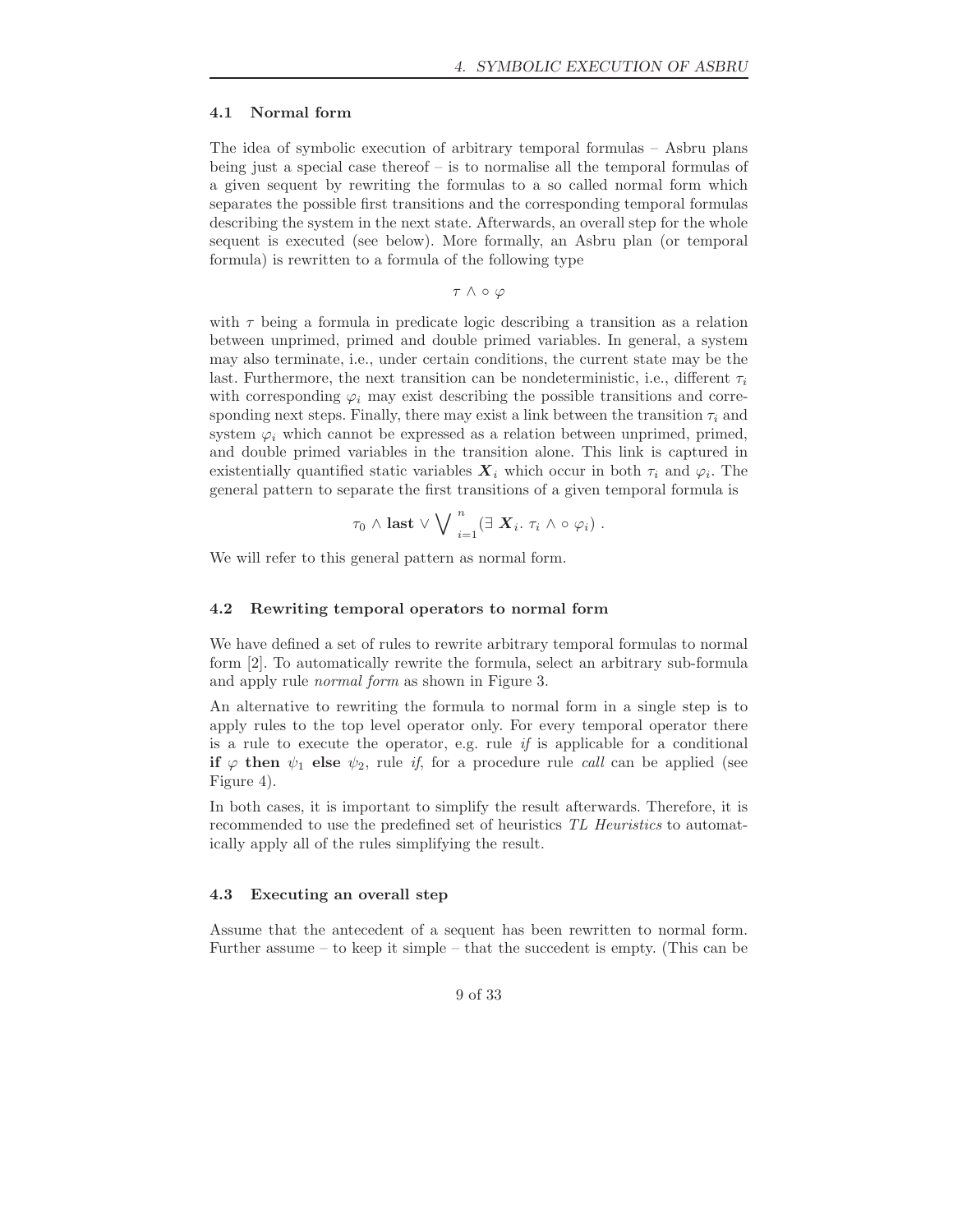

**Fig. 3.** Rewriting sub-formulas to normal form

$$
\frac{\varphi, \Gamma \vdash \Delta \quad \psi, \Gamma \vdash \Delta}{\varphi \lor \psi, \Gamma \vdash \Delta} \text{ dis } l \qquad \frac{\varphi^{X_0}_X, \Gamma \vdash \Delta}{\exists \ X. \ \varphi, \Gamma \vdash \Delta} \text{ ex } l
$$

where  $X_0$  fresh with respect to free $(\varphi) \setminus \{X\} \cup \text{free}(\Gamma, \Delta)$ 

$$
\frac{\tau_{A,A',A''}^{X,X,K} \vdash}{\tau, \text{last} \vdash} \quad \text{lst} \qquad \frac{\tau_{A,A',A''}^{X_1,X_2,A}, \varphi}{\tau, \circ \varphi \vdash} \quad \text{stp}
$$

where  $X, X_1, X_2$  fresh with respect to free( $\rho, \varphi$ )

**Table 2.** Rules for executing an overall step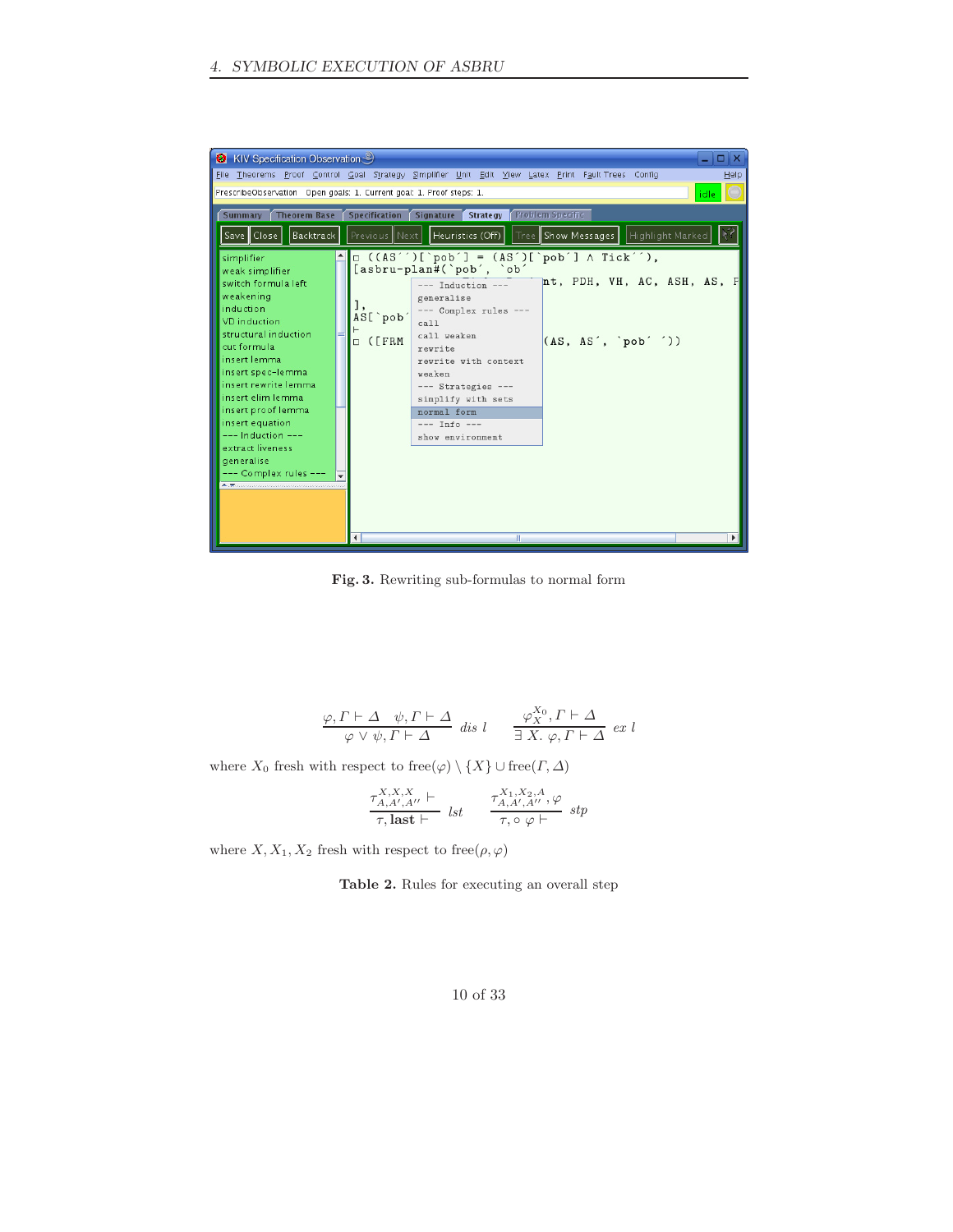

**Fig. 4.** Rewriting the top-level operator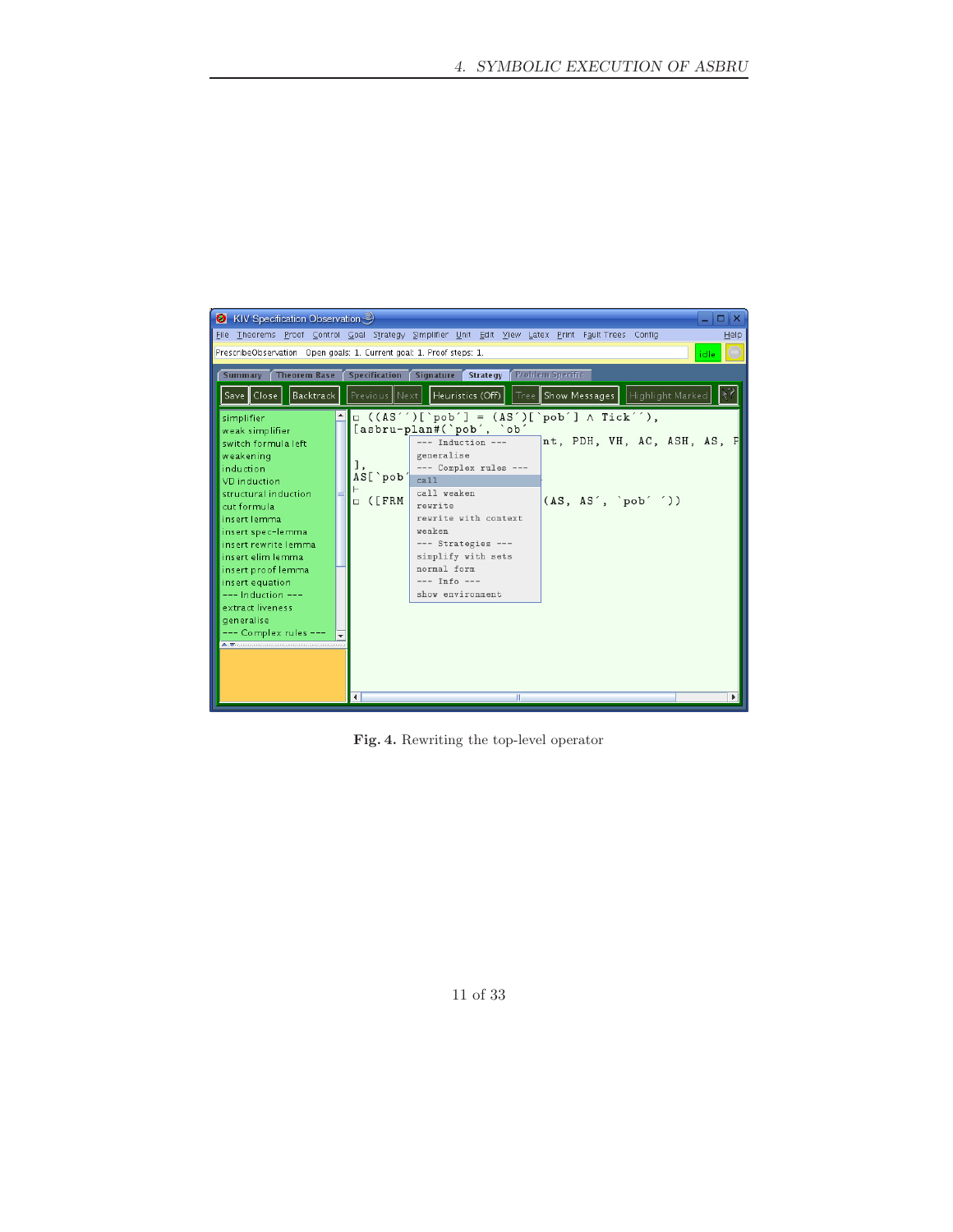assumed as formulas in the succedent are equivalent to negated formulas in the antecedent. Furthermore, several formulas in the antecedent can be combined to a single normal form.)

$$
\tau_0\wedge {\rm last} \vee \bigvee \bigvee_{i=1}^n (\exists \; \bm{X}_i. \; \tau_i \wedge \circ \varphi_i) \vdash
$$

With the two rules *dis l* and *ex l* of Table 2, disjunction and quantification can be eliminated. For the remaining premises,

$$
\tau_0 \wedge \textbf{last} \vdash \qquad \tau_i \wedge \circ \varphi_i \vdash
$$

the two rules *lst* and *stp* can be applied. If execution terminates, all free dynamic variables  $A$  – no matter, if they are unprimed, primed or double primed – are replaced by fresh static variables  $X$ . The result is a formula in pure predicate logic with static variables only, which can be proven with standard first order reasoning. Rule *stp* advances a step in the trace. The values of the dynamic variables A and  $A'$  in the old state are stored in fresh static variables  $X_1$  and  $X_2$ . Double primed variables are unprimed variables in the next state. Finally, the leading next operators are discarded. The proof method now continues with the execution of  $\varphi_i$ .

We have implemented a rule *step* which automatically rewrites every temporal formula of the sequent to normal form, and executes an overall step. Furthermore, the predefined set of heuristics *TL Heuristics + Exec* includes a heuristic to automatically execute steps. The heuristic executes steps breadth first.

## **4.4 Executing Asbru**

We have defined procedures to implement the semantics of Asbru (see Sect. 2). These procedures can be executed with the existing set of rewrite rules.

It is recommended to first try to execute a step with rule *step*. However, if normalising all of the temporal formulas of the given sequent results in too many case distinctions, the application of *step* takes too long. In this case, abort the application of *step* with the stop button and execute the procedure defining the Asbru plan with manual application of rules. It is recommended to use the set of heuristics *TL Heuristics* to ensure that those rewrite rules which do not give case distinctions are automatically applied. It remains to expand procedures and to normalise those conditionals for which the conditions cannot be decided automatically.

## **4.5 Simplifier rules**

**Simplifier rules for Asbru plans** Axiom -def defines plan Observation

toan-def: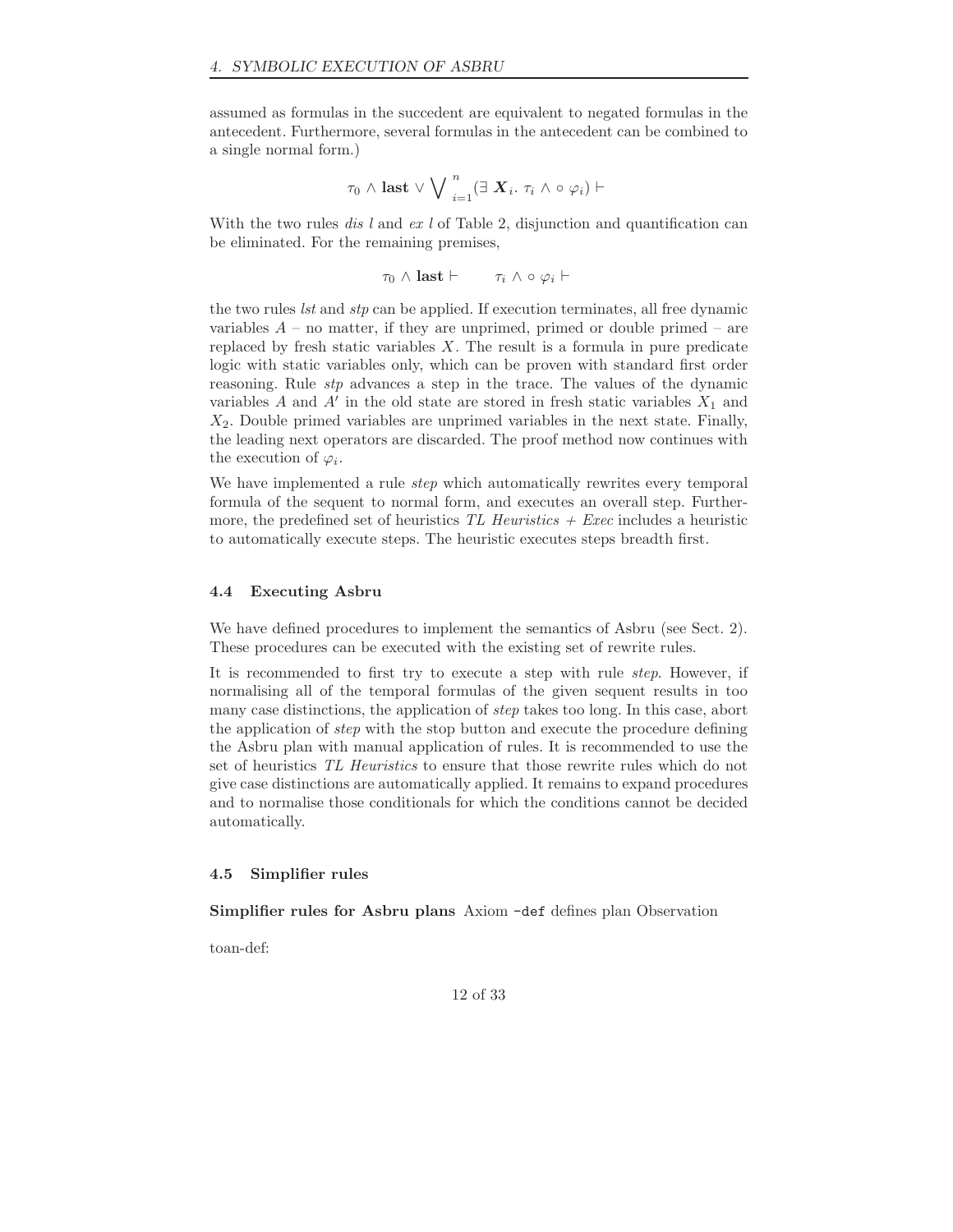```
asbru('toan')
= mk-asbru-def(
     mk-aasbruc(
        mk-acond(\lambda pdh, vh, ash, as, ac.
                    pdh[ac]['parameter-any-forms-of-metastasis-in-the-SN'] .val,
                    default-ata),
        false, false),
     setup condition,
     suspend condition,
     resume condition,
     abort condition,
     complete condition,
     anyorder,
     false,
     'praoa' + 'and'wait-for-n(1, 'praoa' + 'and' + []),
     false); used for: s, ls;
```
For verification it is inefficient to replace every reference to plan Observation with the complete definition. Instead, additional simplifier rules can be defined which rewrite the different slots of the definition.

| toan-filter:    | asbru('toan').filter                      |                                                              |
|-----------------|-------------------------------------------|--------------------------------------------------------------|
|                 | $=$ mk-aasbruc(                           |                                                              |
|                 | mk-acond( $\lambda$ pdh, vh, ash, as, ac. |                                                              |
|                 |                                           | pdh[ac]['parameter-any-forms-of-metastasis-in-the-SN'] .val, |
|                 | $default-ata),$                           |                                                              |
|                 | false, false),                            |                                                              |
| toan-setup      | $:$ asbru('toan').setup                   | $=$ setup_condition;                                         |
| toan-suspend    | : asbru('toan').suspend                   | $=$ suspend condition;                                       |
| toan-reactivate | $:$ asbru('toan'). reactivate             | $=$ resume condition;                                        |
| toan-abort      | $:$ asbru('toan').abort                   | $=$ abort condition;                                         |
| toan-complete   | $:$ asbru('toan').complete                | $=$ complete condition;                                      |
| toan-type       | $:$ asbru('toan').type                    | $=$ anyorder;                                                |
| toan-retry      | $:$ asbru('toan').retry                   | $=$ false:                                                   |
| toan-subplans   | $:$ asbru('toan').subplans                | $=$ 'praoa' + 'and' ';                                       |
| toan-waitfor    | $:$ asbru('toan').waitfor                 | $=$ wait-for-n(1, 'praoa' + 'and'');                         |
| toan-opt-wf     | $:$ asbru('toan').opt-wf                  | $=$ false:                                                   |

This strategy of simplifier rules has an additional advantage. Aside from the faster execution and simplification it reduces the effort to reprove properties after plans have been changed. It is therefore recommended to define a set of such simplifier rules for every Asbru plan.

**Simplifier rules for Asbru semantics** As KIV generally applies rewrite rule, after a syntactical match between the rule precondition and some formulas on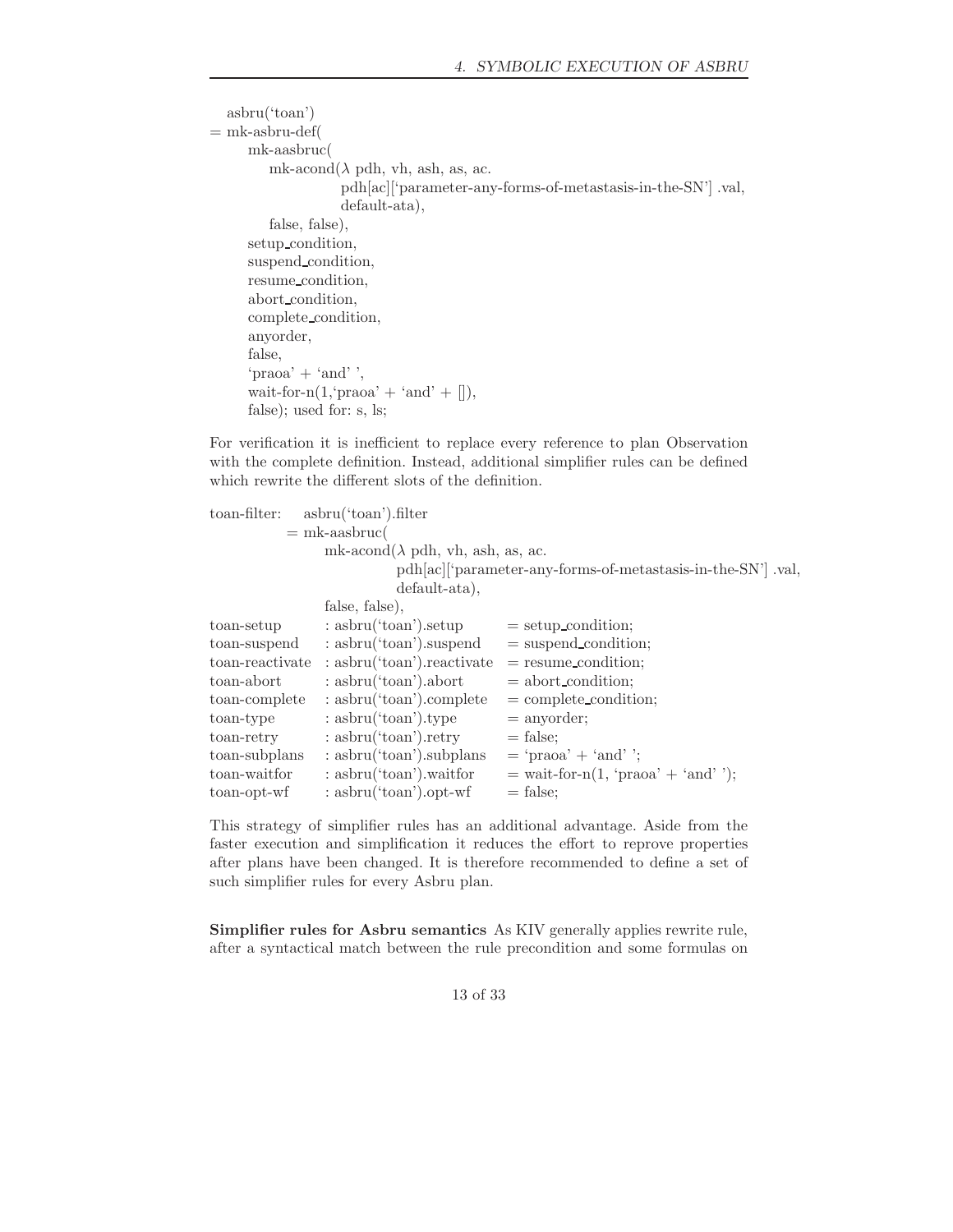the sequent has been achieved, it is important to try to define and achieve a canonical form of the sequent.

This allows to establish the validity of the premise and thus the automated closing of open goals in certain cases. Also, it is possible to identify non information carrying formulas and eliminate them from the sequent. Consider the following example

 $\vdash$  ps = inactive  $\rightarrow$  (ps = considered  $\leftrightarrow$  false)

Precondition of this rule is, that a plan state variable is assigned the value 'inactive'. If this is written down on the sequent, then all occurrences of formulas, where the same plan state is set to considered are replaced by false. This can have two possible effects. One, if the rewritten formula is in the succedent of the sequent, the result will be an instance of a rule called false right, which eliminates the false, thus clearing up the sequent. Should, however, the rewritten formula exist in the antecedent, then an application of rule false left would be possible and the goal would be immediately closed.

Another way of simplification is to convert terms to a canonical form, for example when considering multiple updates. In practice it is not wanted to have a too large number of simplifier rules for several reasons, one of them being the reduced efficiency. Reducing terms to a canonical form allows to formulate only a limited number of simplifier rules for this very form instead of dozens of rules for each special case. One example of such reducing rules is written down below.

 $\vdash$  sk  $\lt$  sk1  $\rightarrow$  (sk1  $\prime$  + sk  $\prime$  = sk  $\prime$  + sk1  $\prime$ )  $\vdash$  sk  $\prime$  + sk  $\prime$  = sk  $\prime$ 

This rule would result in the ordering of sets via something like the bubble sort algorithm. As the simplifier in KIV applies such simplification rules also to subformulas, it is not necessary to define additional rules where one has to consider the set to contain more than two elements.

The second rule in conjunction with the first rule eliminates all doubly inserted elements, such that all sets on the sequent will be written down in a canonical way. This may be necessary because the test for equality of sets can be ascribed to a test for syntactical equivalence.

Sometimes the precondition of a rule is not written down on the sequent syntactically but can be deducted from knowledge on the sequent. Take for example the above mentioned precondition  $sk < sk1$ . Although, given  $\lt$  to be the lexicographical alphabetical ordering, it is true that ' $ob' < 'rt'$ , this will in principle not be written down on the sequent. Therefore, KIV allows for the formulation of more general simplifier rules.

 $sk < sk1 \vdash (sk1' + sk' = sk' + sk1')$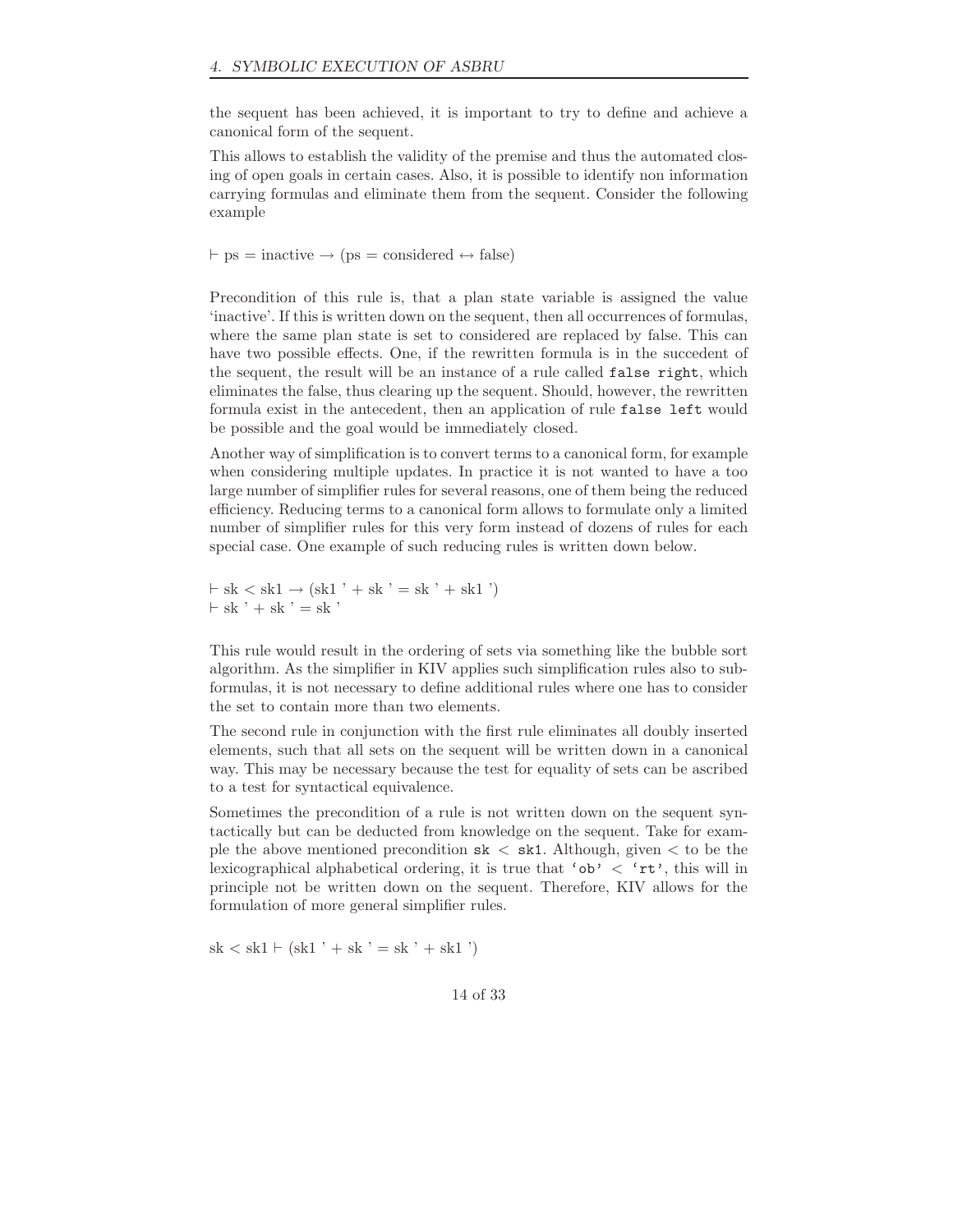Can be used as a simplifier rule, where for every instance of  $sk1$  ' + sk ' it is tried to prove that  $sk < sk1$ . This, of course is much less efficient and in general such a proof will not be doable, as soon as variables are involved.

Therefore, there is a third possibility for such rules to be formulated, which is

 $sk < sk1 \vdash ((* sk1) ' + (* sk) ' = sk ' + sk1 ')$ 

where the asterisks meaning is, that sk has to be a constant, not a variable. As the ordering on concrete strings is always decidable, this will only result in a minor efficiency loss while the simplifier is working.

Many such simplifier rules for the basic data types are already defined in the base libraries and even more where defined within the Asbru part of the library to deal with the specifics of Asbru. In general it should be thoroughly evaluated, whether new simplifier rules are useful in principle or not. One has to be aware that by inserting a simplifier rule within the library, the behaviour of the simplifier might be changed for more verifiers than oneself. This could result in the replay of proofs to be less automated and even in cyclic application of simplifier rules, which results in an unusable simplifier.

Much effort has been spent to make the simplification strategy as simple and efficient as possible, so in principle it is strongly suggested to consult with the designers of the Asbru semantics before changing it.

## **4.6 Induction**

The execution of Asbru plans often loops. For example, if a plan is activated, it normally waits for its complete or abort condition to be satisfied. Also, if a plan is in ready state, it waits for its parent to send the activate signal. Refer to the state chart describing the semantics of Asbru [3] for more possible cycles.

In case of a cycle, induction must be used to close the proof. Induction is initiated with rule *VD induction*. If a safety property is verified, this safety property can be used for induction. Otherwise, an expression of type nat must be provided which is ensured to decrease during execution. After the loop has been executed, induction can be applied by selection of the corresponding node in the proof tree where execution of the loop has started. Right click on the corresponding node and choose *apply VD induction* (see Figure 5).

## **4.7 Heuristics**

Heuristics define a set of rules that are automatically applied to a sequent. For example, it is recommended to automatically apply simplification rules to a sequent after execution of a step is completed. With simplification rules, a number of sequents can be closed automatically, the remaining sequents are in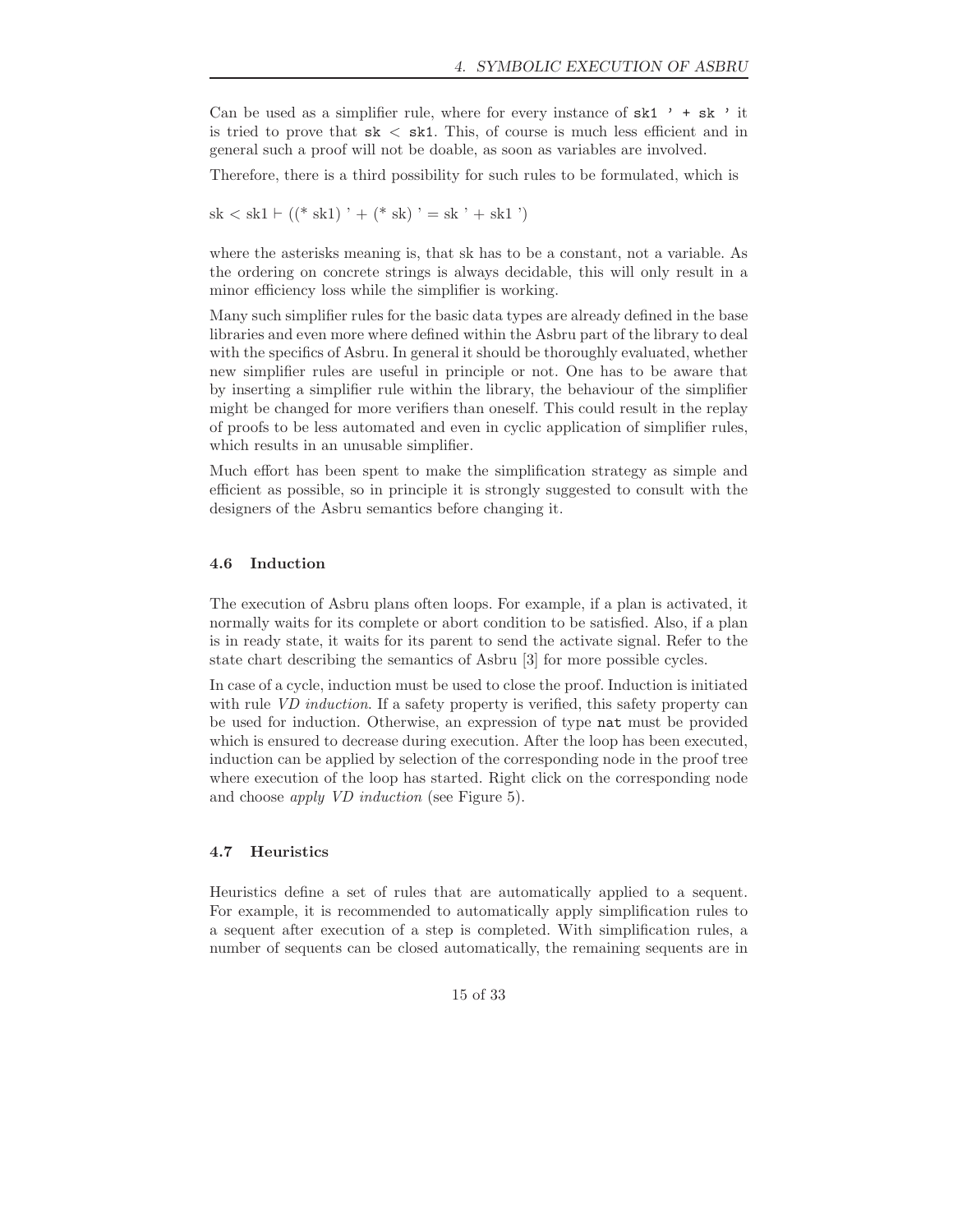

**Fig. 5.** Using *apply VD induction*

general more readable. Use the predefined heuristic set *TL Heuristics* for this purpose.

Sometimes rule applications can make proofs more difficult or more painstaking. Consider an example, where the real state of the system is hidden in a disjunction, such that state  $\equiv$  state<sub>1</sub>  $\vee$  state<sub>2</sub>. In that case, it might be useful to split the disjunction, because the simplifier can close both resulting goals or both resulting goals have to be treated in a different way.

On the other hand, it might also be possible to close the goal without knowing details about the state, for example because there is a contradiction within another set of PL formulas.

Therefore, there is no general rule, when to split case distinctions and when not to do it. Such decisions can be automated by the choice of simplifier rules. One could for example especially select or deselect a set of rules containing a rule case distinction, or do so more specialised by stating, rule case distinction should only be applied, when the formula to process has a certain syntactical form.

For simple properties, it is possible to also automate step execution and the application of induction. Use the predefined heuristic set *TL Heuristics + Exec* for this purpose. However, the heuristics do not automatically generalise goals. Therefore, if it is necessary to generalise the current state, and also if it is necessary to manually simplify first order formulas, it is recommended to manually execute steps.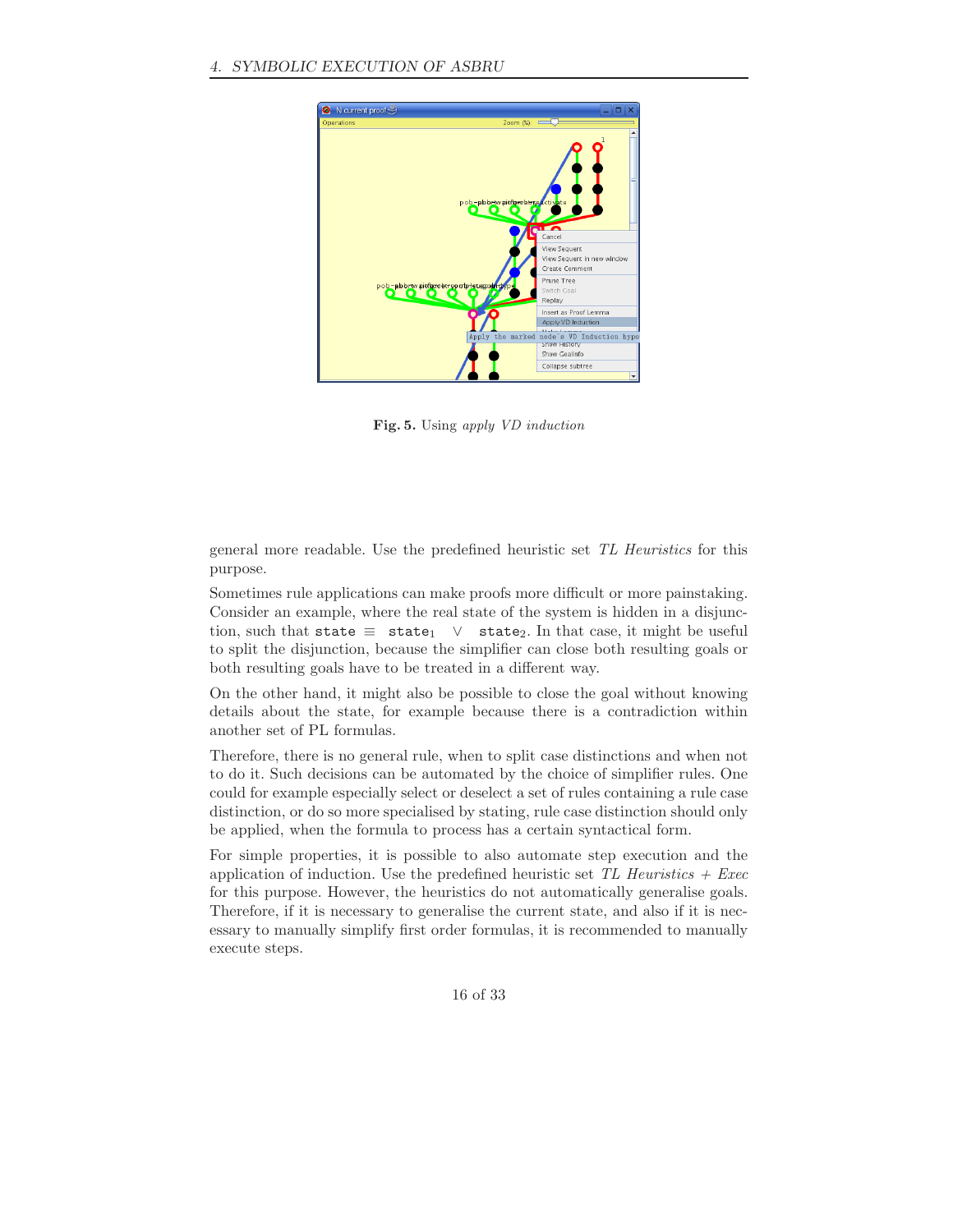# **5 Verifying a single Asbru plan**

We try to verify a simple property of the Asbru plan 'sentinel node procedure, patient information', abbreviated to 'SNpi'. The property is named SNpi-Intention.

# **5.1 proof obligation**

(: system configuration :)  $AS['SNpi'] = inactive,$ PC['SNpi'] .consider, (: system description :) [inactive#('SNpi', sk; Tick, Patient, PDH, VH, AC, ASH, AS, PC, EAGG)], (: environment assumption :)  $\Box$  AS"['SNpi'] = AS'['SNpi']  $\vdash$  (: property :)  $\square$  ( [Frame AS, Tick]  $\wedge$  frame(AS', AS, 'SNpi' '));

As can be seen in the proof obligation, the verification begins with the 'SNpi' plan in the inactive state with its consider signal being sent by the anonymous parent *sk*. This can be read from the state of *PC*, where the consider signal for 'SNpi' is set and *AS*, which is set to inactive in the slot concerned with 'SNpi'. Also, the procedure describing the system is the inactive# procedure. In this example, the only assumption for the environment is, that it does not change the *AS* field of 'SNpi'.

#### **5.2 First step**

The proof obligation as described above can be seen as node 1 in Fig. 6. We now apply a temporal logic step. According to the scheme, described in Sect. 4. Possible results of this step can be seen from Fig. 1. From the inactive state, the step started from, it is only possible to move forward to state considered, as the SC is satisfied. The resulting proof obligation is marked as node 2 in Figure 6

Technically, this is what happens during the system transition of the TL step: The 'SNpi' field of the *AS* variable is set to considered, while the procedure representing the plan is changed to considered#. After the system transition follows the environment transition. There, all variables but *AS* are changed arbitrarily. For *AS*, the slots other than 'SNpi' may again be changed arbitrarily.

After complete execution of the TL step, knowledge about the current status of the consider signal of 'SNpi' is lost. Some static variables may remain on the sequent, describing some intermediate states. However, in the given goal, these static variables are of no importance and can be discarded manually to improve the readability of the sequent.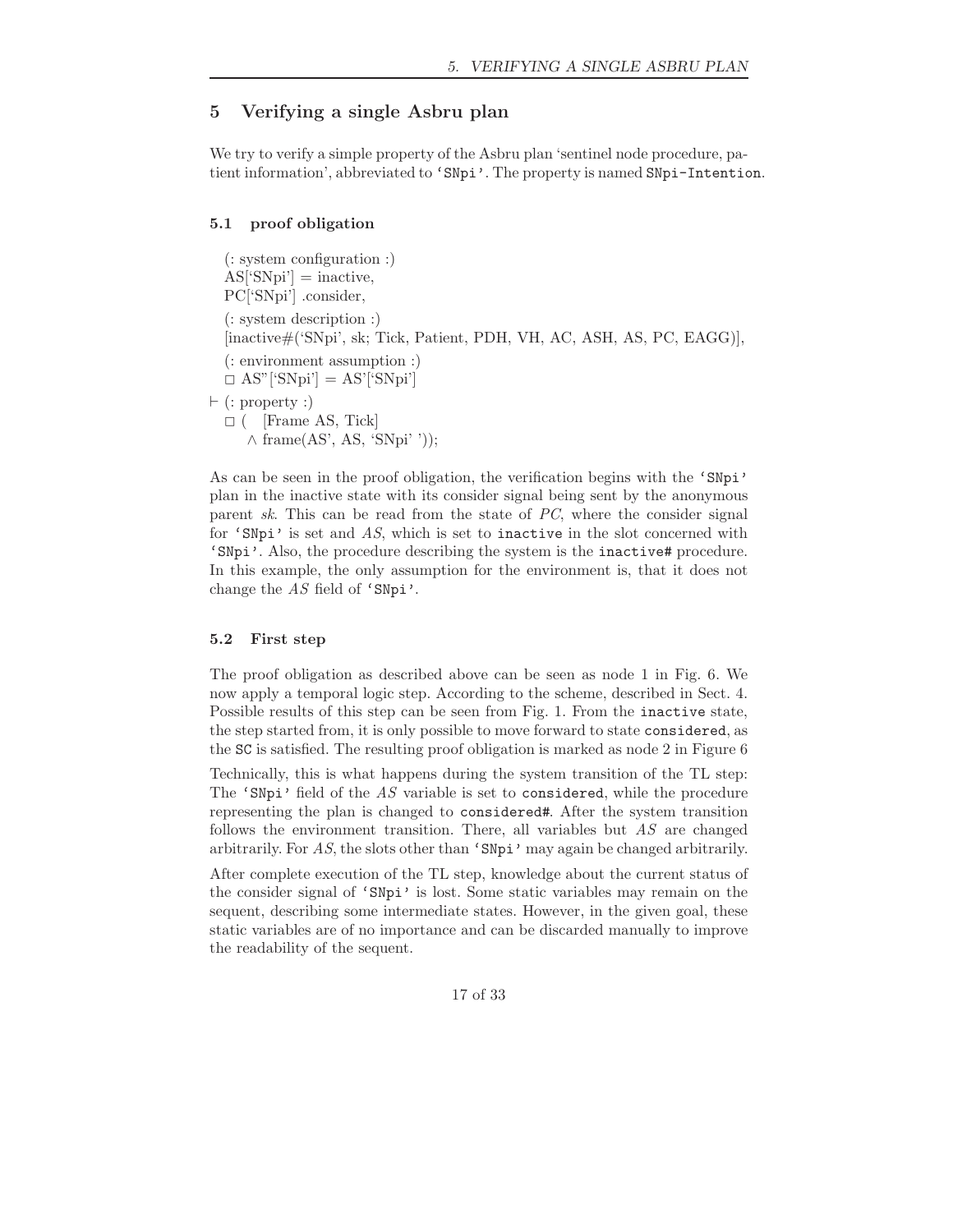

**Fig. 6.** Proof tree for SNpi-intention

An example for such static variables is given below, where some knowledge about intermediate states of the parent of 'SNpi' is still written on the sequent.

 $\lceil \text{var } PC0 \rceil = 1$ in activated $#$ ('SNpi', sk0, [], [], asbru(sk) .subplans, 1, 1 ; Tick, Patient, PDH, VH, AC, ASH, AS, PC, EAGG, PC0],  $INDHYP-nat(N + 1),$  $as[sk0] \neq aborted, as[sk0] \neq completed$ 

## **5.3 Further steps**

In every further step, the possibility of plan 'SNpi' terminating has to be considered. Once plan 'SNpi' terminates, its representing program will terminate. This will result in a first order proof obligation, which can be dealt with automatically by the simplifier.

Execution continues until plan 'SNpi' is ready, to be seen in node 3 in Fig. 6. The proof obligation there is

(: system configuration :)  $AS['SNpi'] = ready,$ (: system description :) [ready#('SNpi', sk; Tick, Patient, PDH, VH, AC, ASH, AS, PC, EAGG)], (: environment assumption :)  $\Box$  AS"['SNpi'] = AS'['SNpi']  $\vdash$  (: property :)  $\square$  ( [Frame AS, Tick]  $\land$  frame(AS', AS, 'SNpi' '));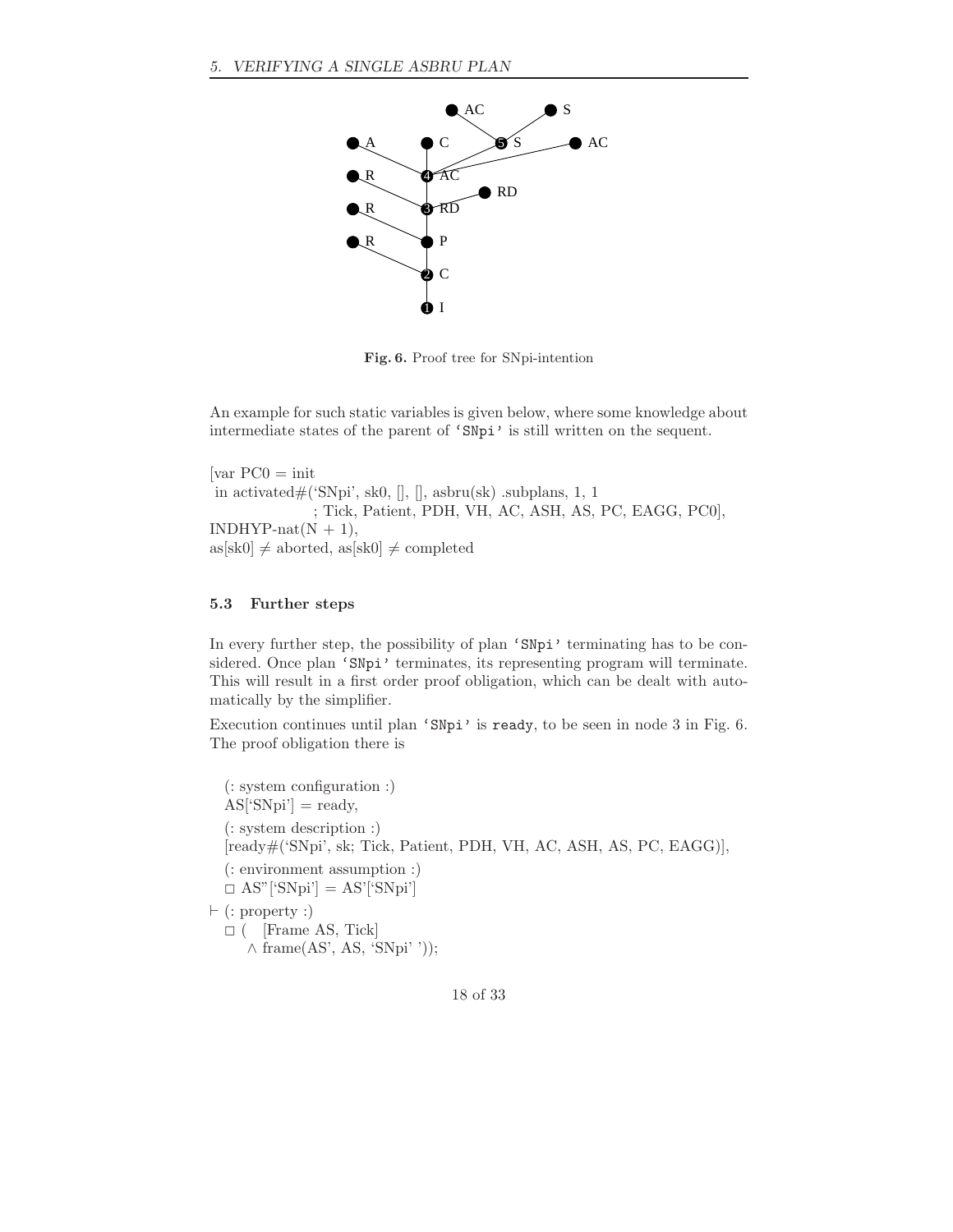After executing the next TL step, we receive two proof obligations. In the first, the activate signal has been sent and 'SNpi'is activated:

activated $\#$ ('SNpi', sk, [], [], [], 1; Tick, Patient, PDH, VH, AC, ASH, AS, PC, EAGG, PC0)

In the second premise, the plan is still in state ready.

ready#('SNpi', sk; Tick, Patient, PDH, VH, AC, ASH, AS, PC, EAGG)

The reason for these two premises is as follows: In Fig. 1 the outgoing arc from ready is guarded. The guard is only satisfied, if an activate signal is sent to the plan by its respective parent. However, it is not guaranteed, that this signal will be sent. Therefore, 'SNpi' may stay in the ready state indefinitely. Induction can be used to close this premise.

Proof continues with an activated 'SNpi' plan as seen in node 4 in Figure 6. After the execution of another step, four further premises are generated. In the first premise, the plan is aborted, in the second completed. These goals can be closed easily. In the third premise, 'SNpi' is still activated. We can solve this goal again with induction.

In the fourth proof obligation, marked as node 5 in Fig. 6, 'SNpi' is suspended. We need a further temporal step here, resulting in two open premises, one, where the state remained suspended - a goal where again induction can be applied - and a second goal, where the plan becomes activated again. In this goal, induction is possible to the last state, where 'SNpi' was activated, which is node 4 in Figure 6. Therefore, this proof is closed.

#### **5.4 Rely guarantee approach**

The original proof obligation is rather weak. It has only been verified, that the property holds, if the environment never changes the state of the 'SNpi' slot of the *AS* variable. This has been a deliberate weakening of the proof obligation, to better illustrate the structure of an asbru proof in KIV.

Assume a trace, where the environment violates the environment assumption in the fifth TL step. Obviously, this trace is not allowed, so the Asbru procedures may show arbitrary behaviour within this trace. Especially, 'SNpi' may violate the property in the first step. Therefore, a stronger version of the property is wanted.

Our proposed solution is generally known as the "rely guarantee" or "assumption commitment" approach. This has been proposed for example by [1]. We will present our implementation of this idea.

A first step towards a strengthened properties is the use of the **unless** operator. The **unless** operator allows us to force a system – the plan 'SNpi' in that case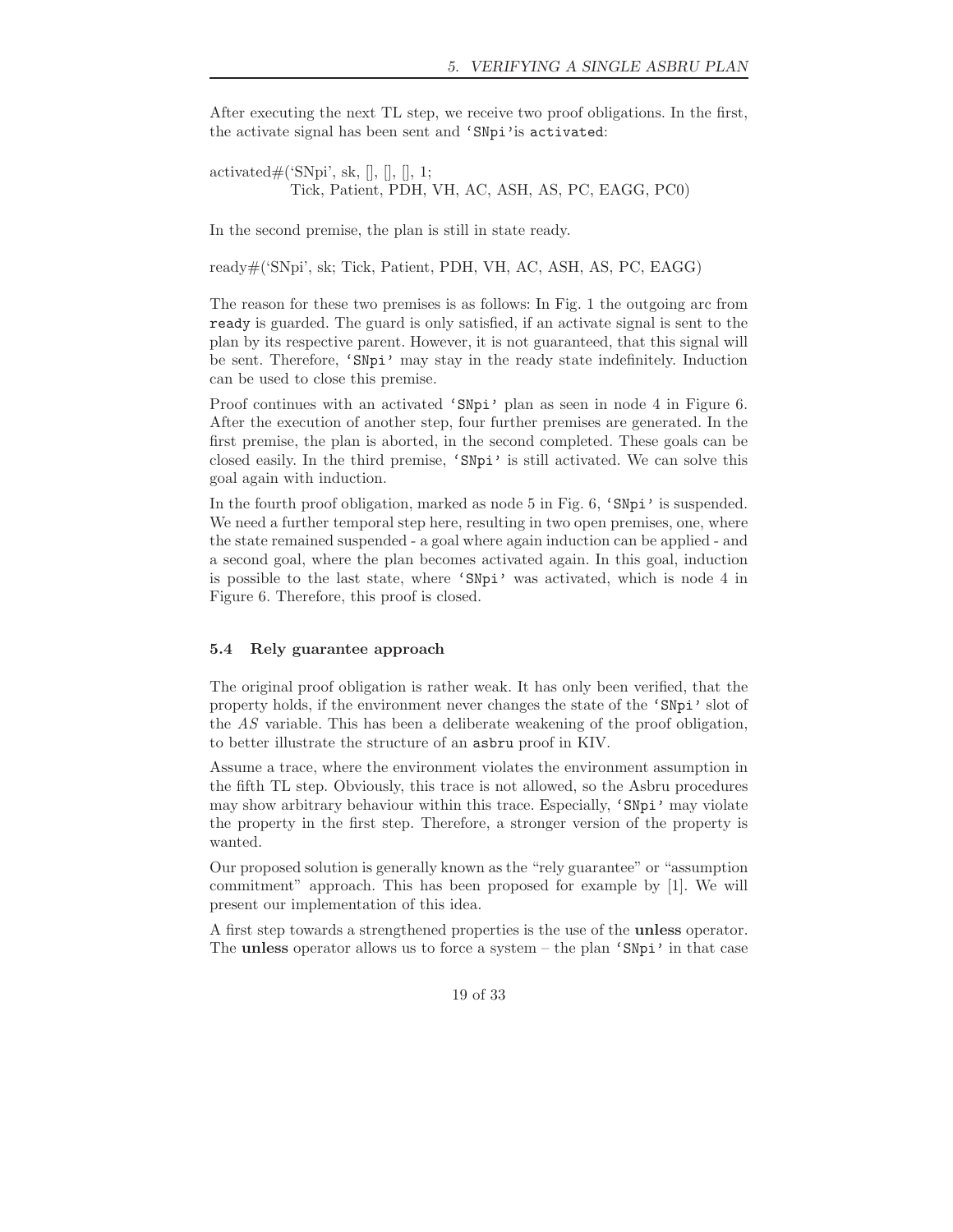– to show desired behaviour up to the point, where unwanted behaviour in the environment can be noted. This can be done in the following way:

(: guarantee :)  $([Frame AS, Tick] \wedge frame(AS', AS, 'SNpi''))$ **unless** (: negated rely :)  $\neg AS''$ ['SNpi'] = AS'['SNpi']



**Fig. 7.** Property violation with unless

However, we could further strengthening this. In our execution engine, system and environment transitions alternate. The **unless** as stated above, allows the upper trace in Fig. 7. As the environmental transition follows the system transition, the systems may again violate the property before the misconduct of the environment occurred. What would be wanted was the lower trace. This can be formulated in our example as

(: system configuration :)  $AS['SNpi'] = inactive,$ (: system description :) [inactive#('SNpi', sk; Tick, Patient, PDH, VH, AC, ASH, AS, PC, EAGG)]  $\vdash$  (: property :)  $([Frame AS, Tick] \wedge frame(AS', AS, 'SNpi''))$ **unless** ( (: repeated guarantee :) [Frame AS, Tick] ∧ frame(AS', AS, 'SNpi' ') (: negated rely :)  $\wedge \neg \text{ AS}^{\prime\prime}$  ['SNpi'] = AS'['SNpi']

Looking closely at the presented example, one can see, that in this case, an even stronger property can be formulated. The plan 'SNpi' should never violate the property, even if the environment assumption is violated. As 'SNpi' does not require the *AS* variable for its progression, the proof should not be considerable different, once the environment assumption is omitted.

Also it is possible to omit the state of the *PC* variable. If an inactive plan does not get its consider signal, the procedure will terminate. However, with a terminating system, the property is trivially satisfied, which leads to the property below.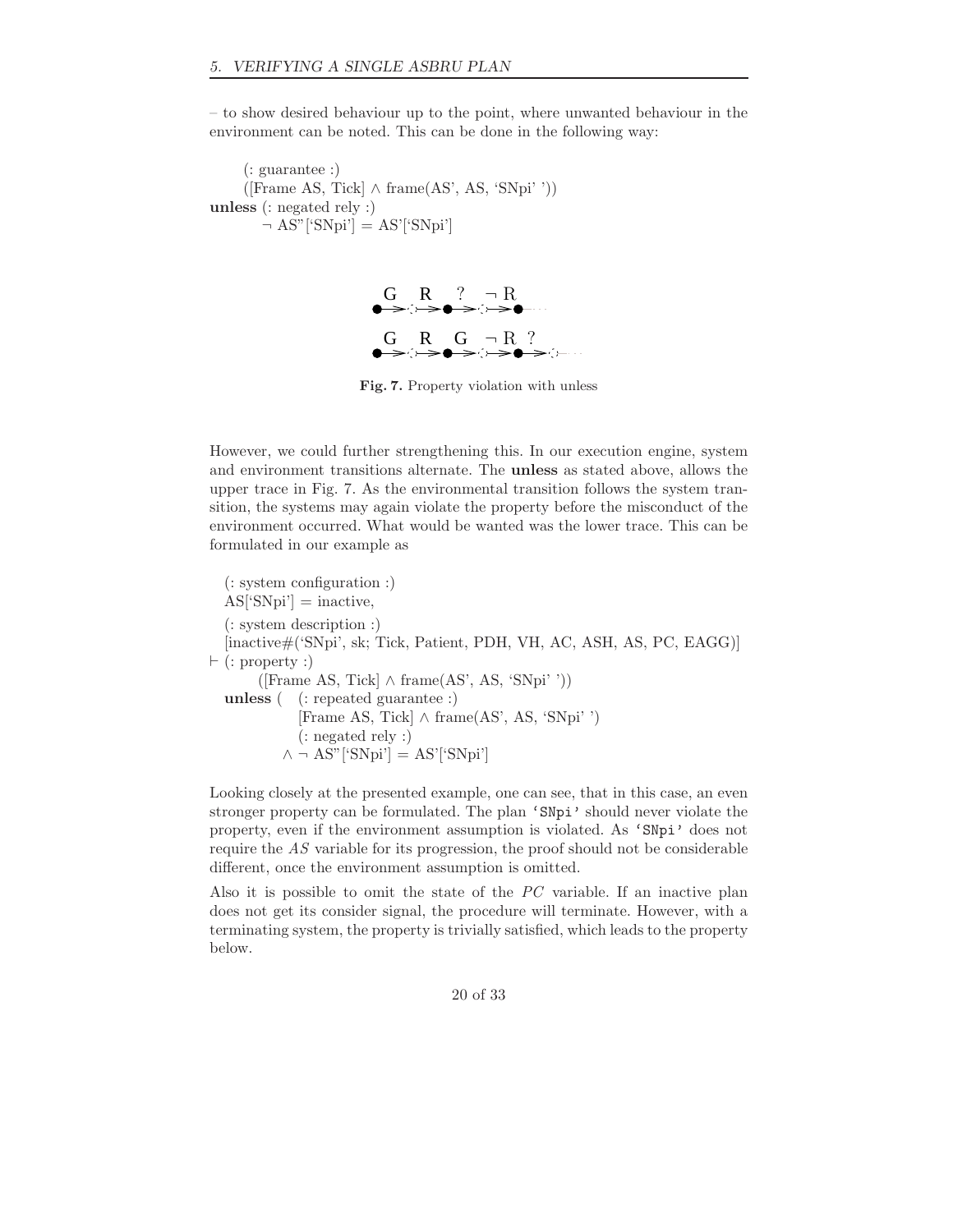(: system description :) [inactive#('SNpi', sk; Tick, Patient, PDH, VH, AC, ASH, AS, PC, EAGG)]  $\vdash$  (: property :)  $\square$  ( [Frame AS, Tick]  $\wedge$  frame(AS', AS, 'SNpi' '));

# **6 Compositional verification of large hierarchies**

Aim of this section is to provide a hands on approach on the modular verification of a medically relevant property. For this, we will take a look at an intention, stating *After axilla clearance, the axilla should not normally be irradiated*. We will first describe the property, then the expected problems when using symbolic execution, as presented in Sect. 5 and finally our proposed solution.

# **6.1 Guideline Background**

The guideline used as a basis for our verification work is dealing with the treatment of breast cancer. The guideline is structured into eight chapters, where chapters one through six deal with the treatment of the disease in different phases. The verification work described here is done in the first chapter. This chapter deals with treatment of operable invasive breast cancer and DCIS, which is ductual carcinoma in situ.

Treatment may consist of surgery as well as chemotherapy or radiotherapy. For this paper, we are especially interested in surgery of the axilla and the follow up treatments of it.

## **6.2 Medical goal and translation**

Our proof obligation is a medical property. Good practice medicine should ensure, that *after axilla clearance, the axilla is not normally irradiated*. This goal has been processed according to the translation patterns described in [6]. Result of this translation process was the finding, that *axilla clearance* should be associated with the Asbru plan *clearance of axilla node*, abbreviated to 'cand'. It has been determined, that the irradiation of the axilla can be associated with the Asbru plan *primary radiotherapy of the axilla*, abbreviated to 'praoa'.

According to the translation pattern, some starteventtrigger and some endeventtrigger have to be defined describing the interval of time, during which the desired behaviour – the non-activation of plan 'praoa' – has to be observed. The startevent trigger is defined as the time point, where plan 'cand' is completed, the endeventtrigger is defined as the time of termination of the *dealing with axilla* plan (abb. 'dwa'). The plan 'dwa' has been chosen, because it is the first common parent of 'cand' and 'praoa'. The relevant section of the Asbru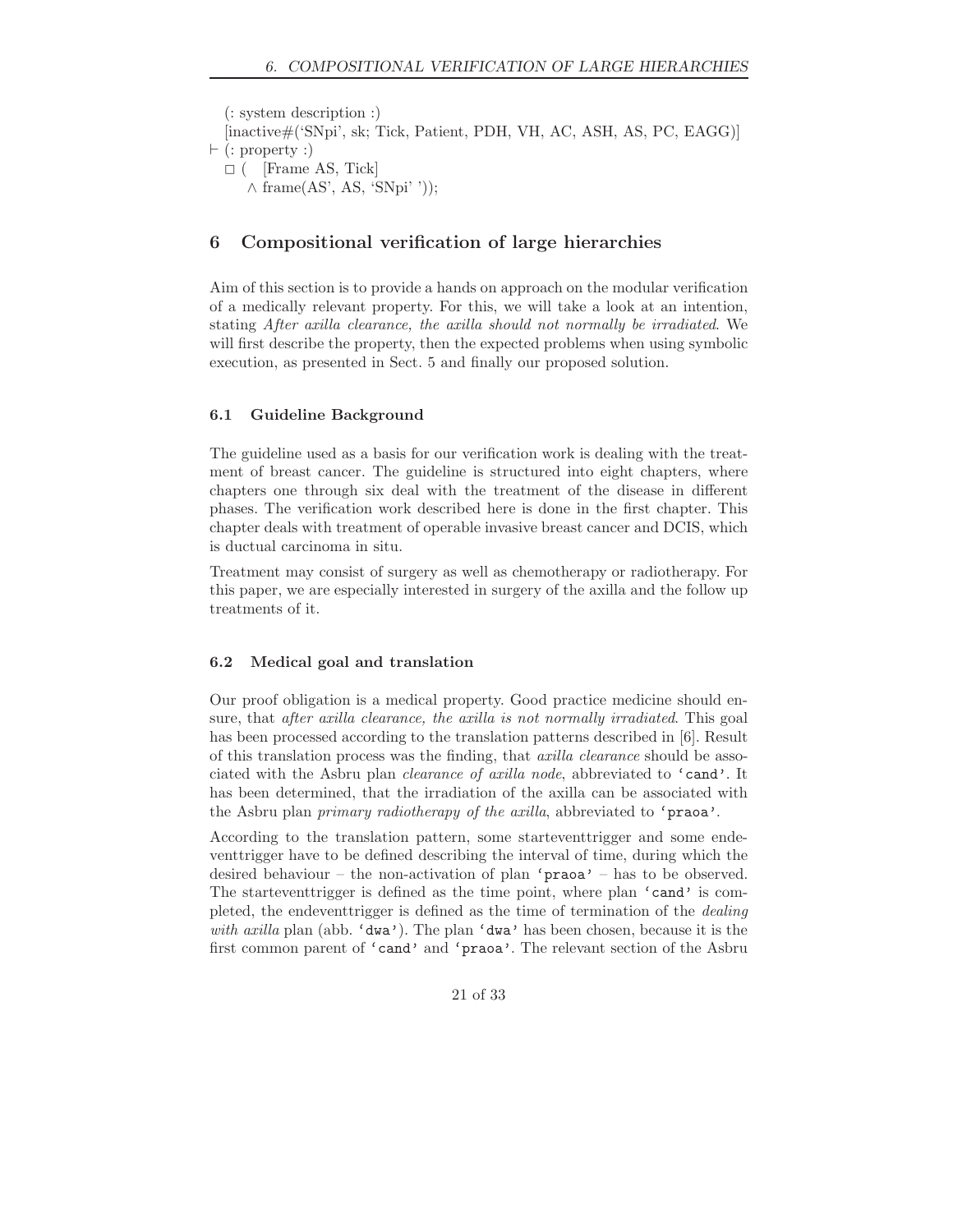

**Fig. 8.** Section of the Asbru plans of chapter 1

plan hierarchy can be seen in Figure 8, the proof obligation is written down below.

[inactive#('dwa', 'treat' ; Tick, Patient, PDH, VH, AC, ASH, AS, PC, EAGG)], Tick,  $\Box$  (  $(AS")$ ['dwa'] =  $(AS')$ ['dwa']  $\wedge (AS")$ ['cand'] =  $(AS')$ ['cand'] ∧ AS"['praoa'] = AS'['praoa'] ∧ AS"['toan'] = AS'['toan']  $\wedge$  (¬ Tick'  $\rightarrow$  PDH"[AC"] = PDH'[AC])  $\wedge$  Tick"  $\wedge$  suspended  $\neq$  (AS")['treat']), ¬ StartEventTrigger ∧ ¬ EndEventTrigger,  $AS['proba'] = inactive,$  $\Box$  (if (AS['cand'] ≠ completed ∧ AS'['cand'] = completed) then StartEventTrigger" else (StartEventTrigger'  $\leftrightarrow$  StartEventTrigger")), - (if ( StartEventTrigger ∧ AS['dwa'] = completed  $AS'[dwa'] = completed)$ then EndEventTrigger" else (EndEventTrigger'  $\leftrightarrow$  EndEventTrigger")), - (if (StartEventTrigger ∧ ¬ EndEventTrigger" ∧ activated = AS['praoa']) then GoalFailed" else (GoalFailed"  $\leftrightarrow$  GoalFailed")), - (StartEventTrigger → activated = AS['praoa'] ∨ EndEventTrigger)

In our work, we distinguish between active and passive plans. These terms are relative to the verification of one property. Plans, designated as active somehow contribute to the fulfilment of the property. This can be, because their plan state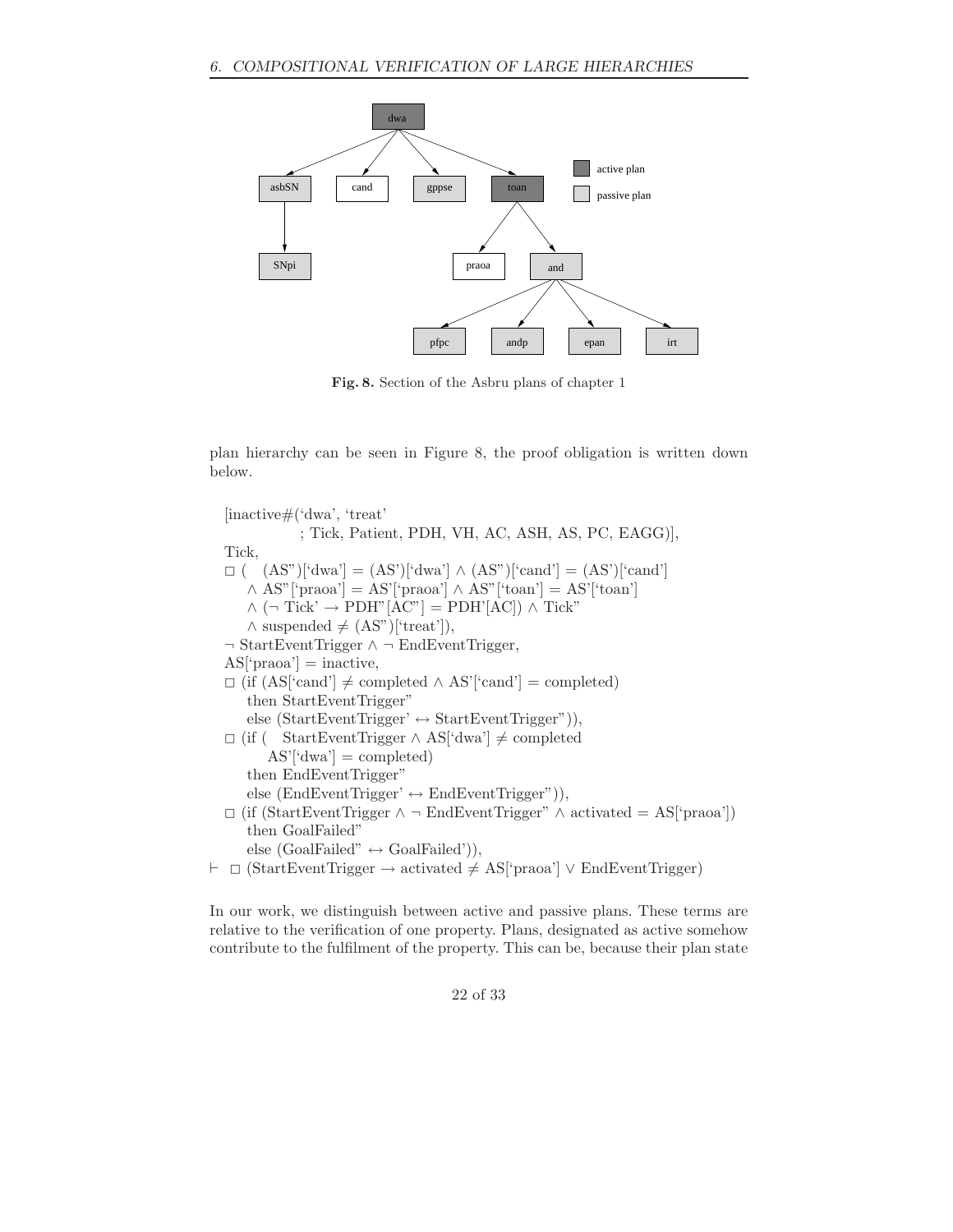is relevant for the evaluation of the property, they are parents of such plans or guarantee certain environmental conditions by their filter and setup conditions.

As can be seen in Fig. 8, plans directly relevant for the evaluation of the property have a white background. Other active plans are shaded with a dark grey, passive plans in a light grey. All in all, the section of the hierarchy contains 12 plans in four hierarchical layers.

This is a rather large hierarchy. Although the use of the verification technique, described in Section 5 is possible, it is not advised. The indeterminism inherent in some of the plans would lead to a very large proof. Instead it is suggested to abstract the subplans of 'dwa'. For this, we propose to use the rely guarantee approach already sketched in Section 5.4.

## **6.3 Proof idea**

Verification complexity grows with the number of indeterministic controls, like the any-order control, and execution speed falls with the number of  $\|$ <sub>s</sub> operators. Therefore, it is recommended to use a different approach towards verification of such hierarchies. An approach reducing the overall number of parallel running plans and hiding the indeterminism.

One example, how this works, is in the hierarchy in Fig. 8 with the plan *axilla node dissection*, abbreviated 'and'. It might be important for the property described in Sect. 6.2, if plan 'and' aborts or completes its execution. However, it seems to be unimportant if, for example, its subplan 'pfpc' or its subplan 'irt' was responsible for the abortion of 'and'. Therefore we aim to have an abstraction of plan 'and'. This abstraction should start running, when the procedure representing 'and' is spawned. The abstraction should indeterministically complete or abort at some point. During its execution, this abstraction should maintain basic properties like the non-interference with *AS* slots of plans outside the 'and' subtree.

In a similar way, we seek abstraction properties for all the plans but 'dwa'. For the passive plans 'gppse' and 'asbSN', these properties will be similar to that of 'and'. The property for 'toan'should be, that its child 'praoa' is not activated as long as 'toan' has not been activated on its own. For 'cand' it is necessary to know, that after 'cand's termination, 'cand' will no longer change its state.

We will now concentrate on the sub hierarchy controlled by plan 'toan'. We aim to verify, that plan 'praoa' cannot get activated, as long as 'toan' gets activated itself. We further want to show, that 'toan' always completes, if the parent 'dwa' does not terminate. For this, we have to know, that the necessary child 'praoa' cannot abort or reject.

In the following section, we will show how to verify the abstraction for plan 'praoa', afterwards how to combine this abstraction with one for plan 'dwa'.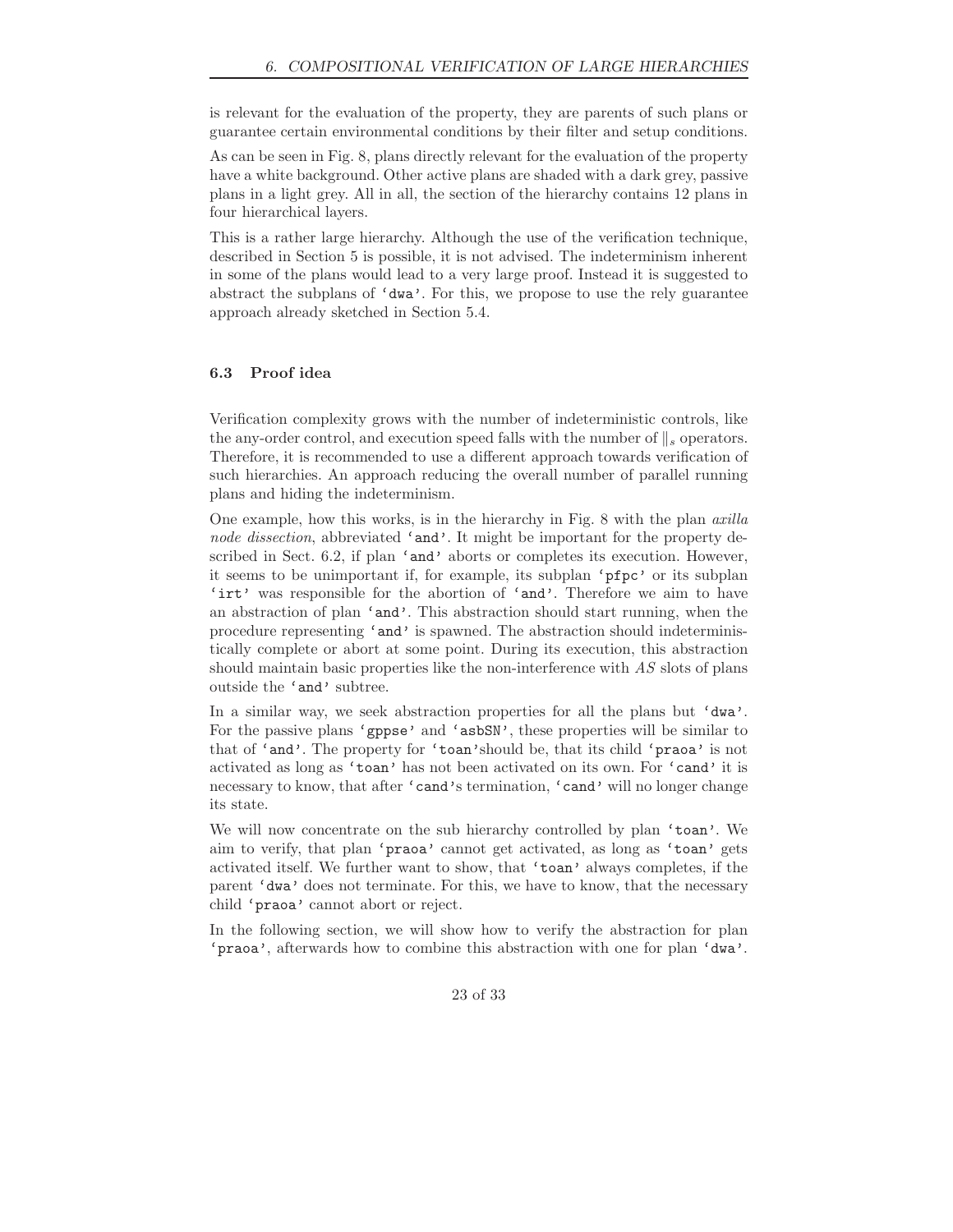Finally, we will show, how these three proofs can be used in the verification of the abstraction of plan 'toan'.

# **6.4 Verifying simple RG Properties**

We try to verify a property of the "plan primary radiotherapy of the axilla", 'praoa'. The property is named praoa-non-abort. With this property, we abstract the behaviour of 'praoa' in a way, that the plan may not abort or reject, as long as the parent does not abort. Also, it is necessary to state, that the plan will not be activated unless it receives its activate signal from its parent 'toan'.

We also verify a technical property, that slots in the *AS* variable other than 'praoa' are left alone. This property can be guaranteed without any assumption to the environment, while the other part of the property needs two assumptions, the parent not aborting and the state of the *AS* slot of 'praoa' not to be changed by the environment. For technical reasons, the property has to be written down in a certain syntactical form:

praoa-non-abort:

|  | $(:$ system description :)                                                                                  |
|--|-------------------------------------------------------------------------------------------------------------|
|  | [inactive#('praoa', sk; Tick, Patient, PDH, VH, AC, ASH, AS, PC, EAGG)]                                     |
|  | $\left(\right):$ current state :)                                                                           |
|  | $\rightarrow$ AS <sup>['</sup> praoa'] = inactive                                                           |
|  | $\left($ : first part of property :)                                                                        |
|  | $\rightarrow$ $\Box$ ([FRM AS, Tick] and frame(AS, AS', 'praoa''))                                          |
|  | (: guarantee of second part of property :)                                                                  |
|  | $\wedge \neg (AS[\text{'praoa'}] = \text{aborted} \wedge \text{not } AS[\text{'praoa'}] = \text{rejected})$ |
|  | (: repeated guarantee of second part of property :)                                                         |
|  | unless $( \neg AS['praoa'] = aborted$                                                                       |
|  | $\wedge \neg \text{AS}$ ['praoa'] = rejected                                                                |
|  | (: negated rely of second part of property :)                                                               |
|  | $\wedge$ ( $\neg$ AS" ['praoa'] = AS' ['praoa']                                                             |
|  | $\vee$ terminated $P(AS[sk]))$                                                                              |
|  |                                                                                                             |

After start of the verification, the proof obligation is automatically rewritten to

praoa-non-abort:

```
(: system description :)
[inactive#('praoa', sk; Tick, Patient, PDH, VH, AC, ASH, AS, PC, EAGG)],
(: current state :)
AS['praoa'] = inactive
```
 $\vdash$  (: first part of property :)  $\Box$  ([FRM AS, Tick] and frame(AS, AS', 'praoa' '))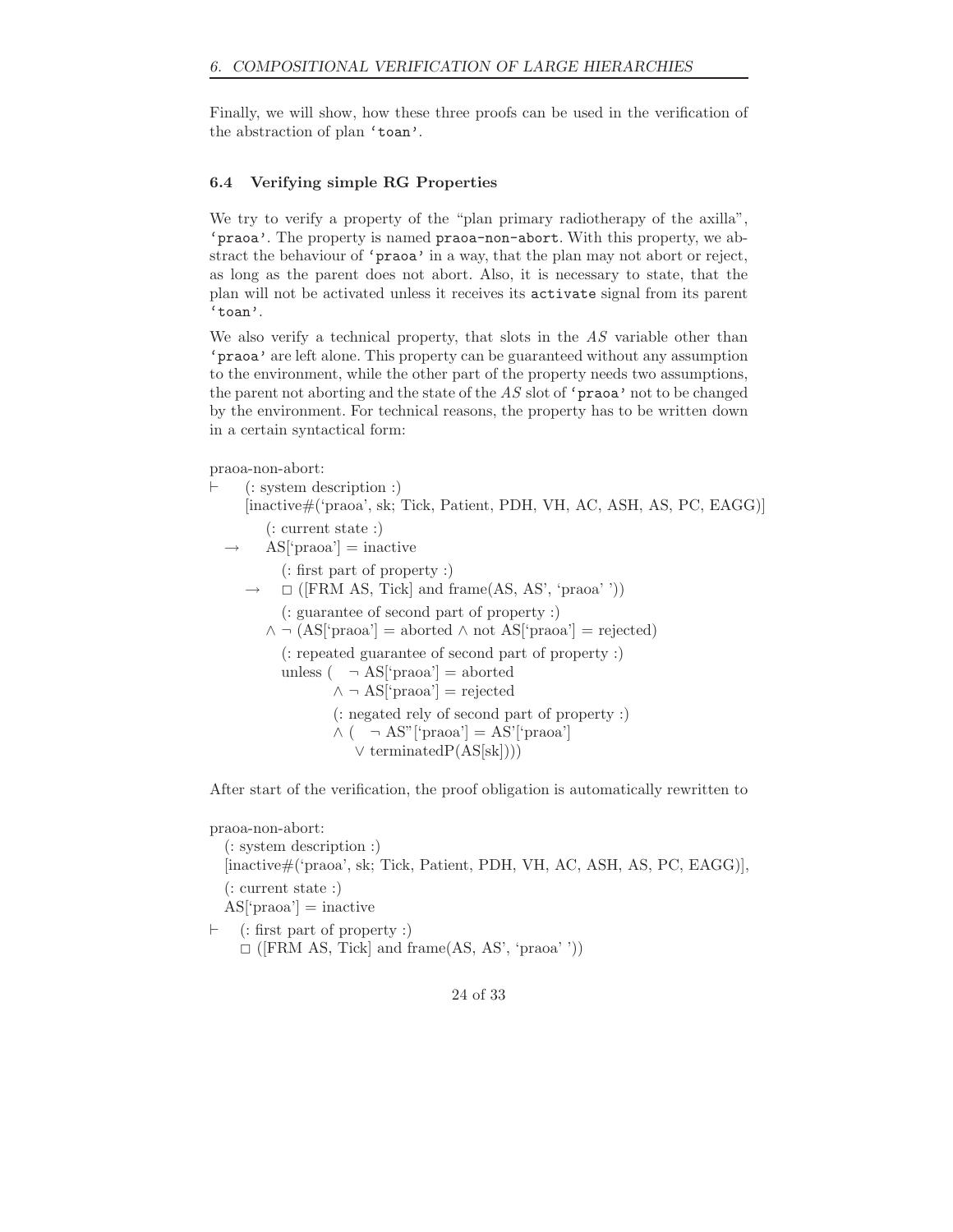(: guarantee of second part of property :)  $\wedge \neg (AS['praoa'] = aborted \wedge not AS['praoa'] = rejected)$ (: repeated guarantee of second part of property :) unless  $( \neg AS['pro a'] = aborted$  $\wedge \neg \text{AS}$ ['praoa'] = rejected (: negated rely of second part of property :)  $\wedge$  (  $\neg$  AS"['praoa'] = AS'['praoa'] ∨ terminatedP(AS[sk])))

Which falls into two separate proof obligations, splitting the property at the leading conjunction in the succedent. Both proofs will be described separately.



**Verification** Verification of the first part of the property very closely resembles verification of the property in Section 5.

Verification of the second part of the proof obligation praoa-non-abort is again similar to the verification done in Section 5. With some specific knowledge about the plan 'praoa' regarding its termination behaviour, some side arms no longer show up. Due to the non existing filter and abort conditions and the fact, that the parent of  $'$ **praoa**' may not abort – as stated by the environment assumption – the corresponding cases do not have to be considered.

**Combining TL properties** It is sometimes necessary to combine different TL properties in a way that they can be rewritten as a single property. Take for example the previous proof, where it had to be verified, that *AS* slots other than 'praoa' are left alone, as well as 'praoa' will not abort. In such cases, sometimes the proving of sub properties can take considerable more effort than in the current case. It is not too unlikely, that a verifier does not get the property right in the first attempt. Going along the lines of Murphys law, usually this is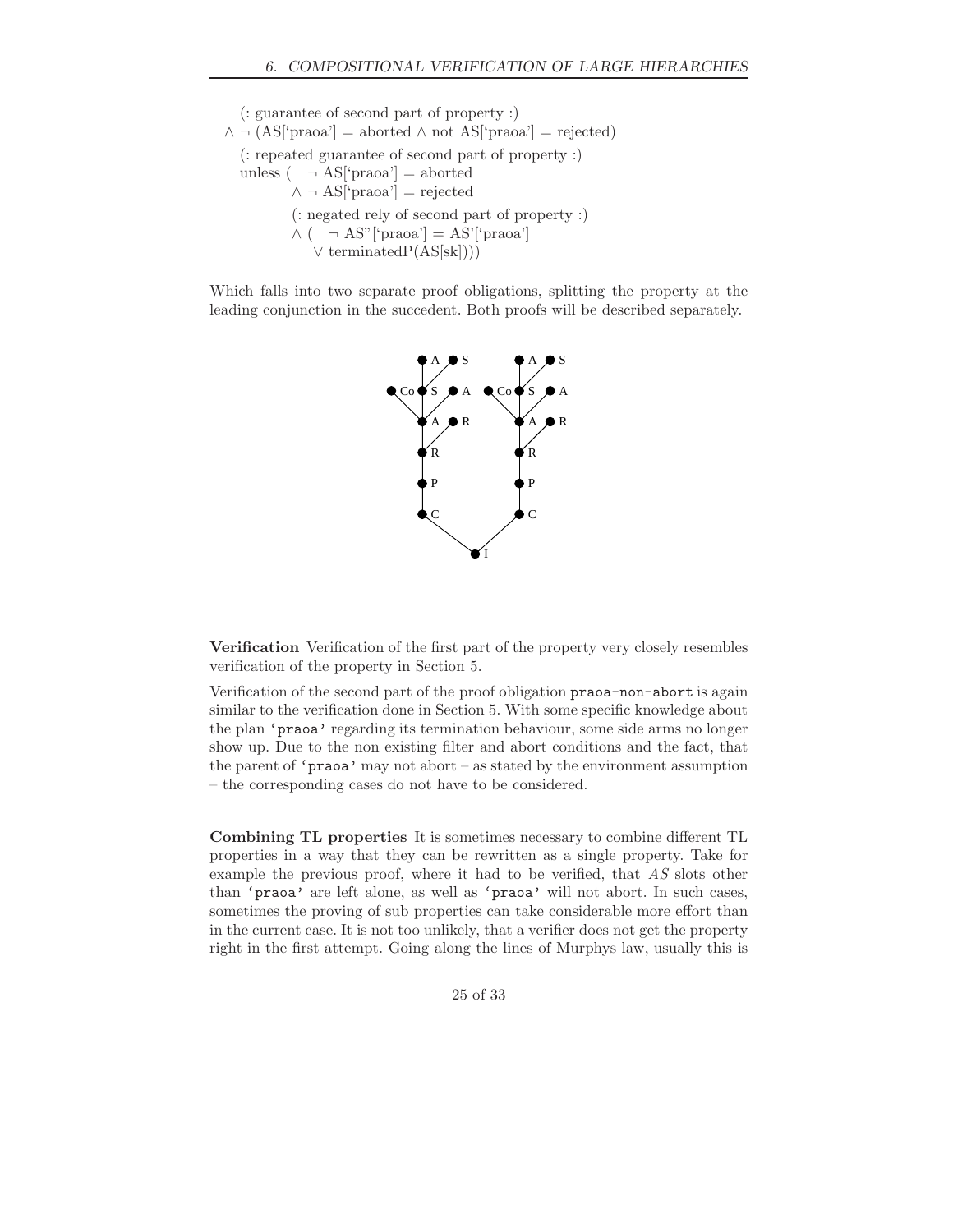discovered when working on the last open premise. In that case, much of the previous proof effort may be lost or may be subject to replay. We therefore suggest to decouple the properties.

Assuming, the property is written down as

```
System
  state for prop 1 \wedge state for prop 2prop1
   ∧ prop2
```
we suggest to formulate two properties

System state\_for\_prop\_1  $\rightarrow$  prop1

and

System state\_for\_prop\_2  $\rightarrow$  prop2

and use them as rewriting rules to prove the original property. That way, if errors are for example found in state\_for\_prop\_2 or even within prop2 only a partial proof is affected.

## **6.5 Combining rely guarantee properties**

Although the abstraction of Asbru plans may allow for faster application of induction, the effort for verification stays virtually the same. The reason for this is, that complexity is not mainly based on the programs themselves, but on their number. Therefore the ultimate goal is not the abstraction of plans but the reduction of parallel operators.

It is possible to combine different RG properties that are executed in parallel into one single RG property. The result of such combinations is a great reduction in the number of generated goals after a temporal logic step. It is obvious, that two parallel **unless** formulas can generate more indeterminism than one.

The suggested procedure is to determine a RG property which is a generalisation of the synchronous parallel combination of RG properties and verify in a separate proof, that the generalisation is indeed valid. This property can then be used within the main proof to eliminate parallel operators, thus increasing the performance of the TL step and reducing complexity by reducing the indeterminism.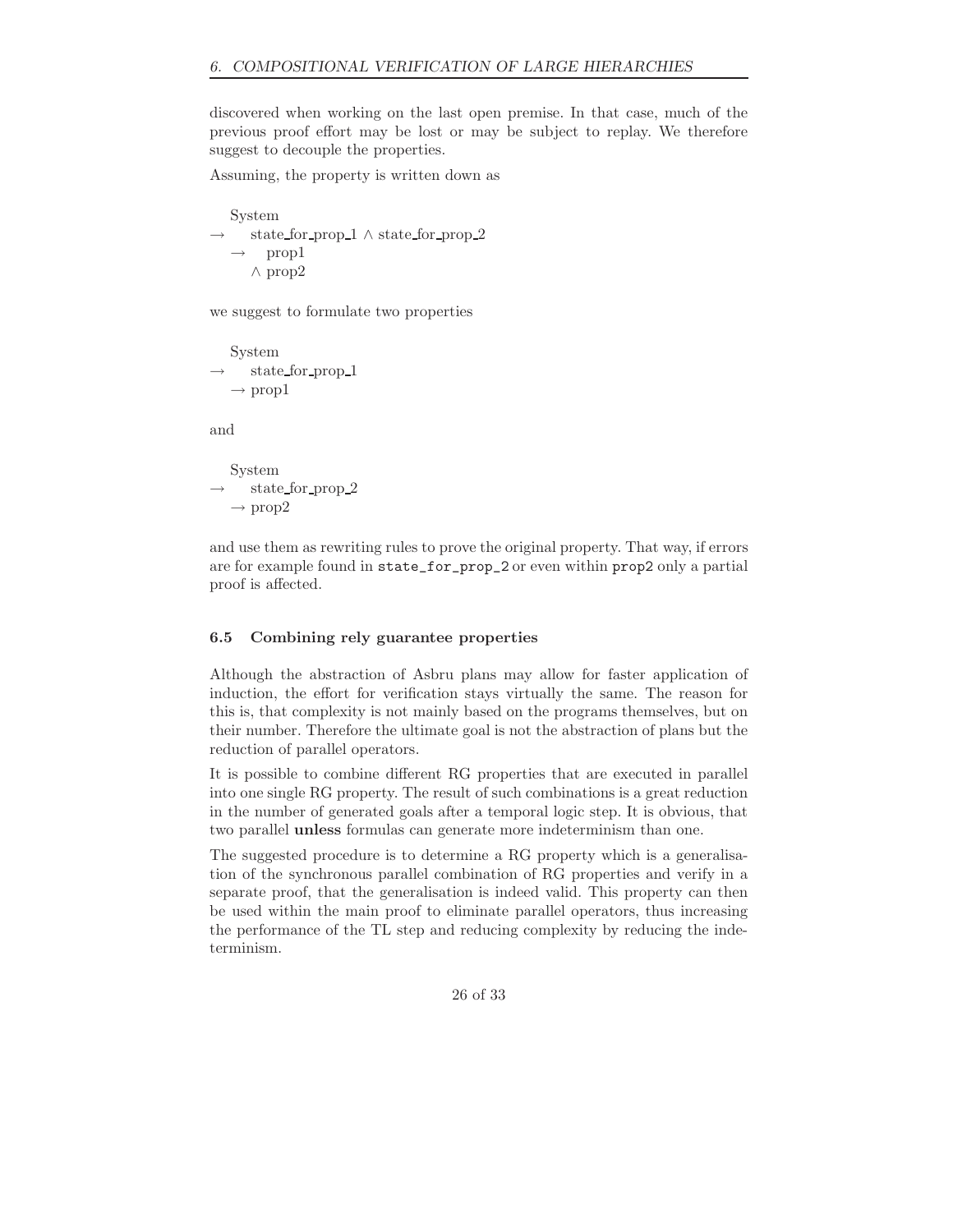There has been found a compositional theorem to reduce the combination of two RG properties into one to a mere predicate logic one. This holds for both, the combination of unless properties and the combination of always properties. There is no automated support for the application of this theorem, yet. Therefore, application of this theorem can only be done manually outside the KIV system. Alternatively, it is possible to prove the abstraction to be correct in a temporal logic proof.

In many cases the resulting rely is merely a combination of both single relies and the same holds for the guarantees. For example in the praoa-non-abort proof fusing two always properties the guarantees for both properties are

 $\Box$  ( [FRM AS, Tick]  $\wedge$  AS = AS'['and', AS['and']]['andp', AS['andp']] ['epan', AS['epan']]['irt', AS['irt']] ['pfpc', AS['pfpc']])

and

 $□$  ([FRM AS, Tick] ∧ AS' = AS['praoa', (AS')['praoa']])

the resulting guarantee is

$$
\Box \ (\ [\text{FRM AS, Tick}] \ \land \ \text{AS} = \text{AS'}['and', \ \text{AS}['and']][`andp', \ \text{AS}['and']][\text{`if'}, \ \text{AS}['and']][\text{`if'}, \ \text{AS}['in']][\text{`if'}, \ \text{AS}['in']][\text{`if'}, \ \text{AS}['in']][\text{`if'}]
$$

The combination is something quite similar as the conjunction of both properties, however, the equation for the Asbru state variable makes things a little bit more complex here. Both processes are allowed to modify their *AS* slots independently. This is stated inversely, where it is said, that all other slots are left unchanged. Simply combining the properties would lead to a situation, where no slot in the *AS* could be changed.

## **6.6 Using rely guarantee properties**

The properties described in the section 6.4 can be used to reduce the complexity of other proofs. It is obvious, that the complexity grows with every additional subplan that has to be considered for the verification of the property. With the rely guarantee approach, it is possible to abstract a complete plan hierarchy of several levels to a single, flat TL formula. Consider the previous sections. It is not hard to see, this technique can also be applied to more complex plans.

This section will describe how to use the abstracted properties with the verification of a RG property. For this, we will take a sub property to be used in the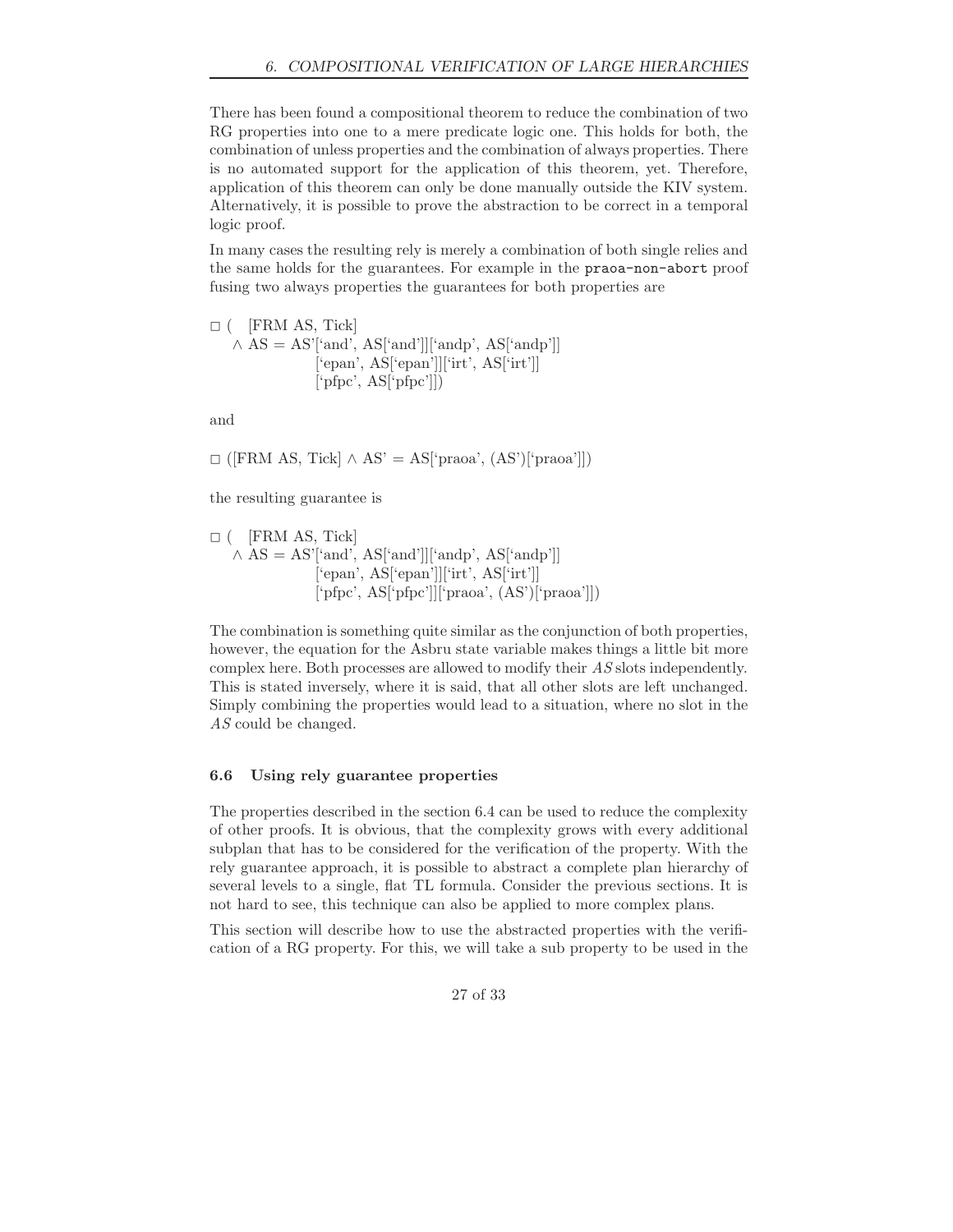proof of the medical goal described in Section 6.2. This proof obligation is called toan-20, defined in specification treatment-axilla.

Our proof obligation is

 $\vdash$ 

(: system description :) [inactive#('toan', sk; Tick, Patient, PDH, VH, AC, ASH, AS, PC, EAGG)] (: system configuration :)  $AS['toan']$  = inactive and PC['toan'] .consider (: guarantee :)  $\rightarrow$  ( (not terminatedP(AS['toan']) and not last tep) unless ( (: regular exit :)  $AS$ <sup>['toan']</sup> = completed (: negated rely :)  $\vee$  AS[sk] = suspended ∨ terminatedP(AS[sk])  $\vee$  (AS')['toan']  $\neq$  (AS'')['toan']  $\vee$  (AS')['praoa']  $\neq$  (AS")['praoa']))

For a better understanding, we would like to further explain this property.

Within the system description, it can be seen, that the top level plan for this property is 'toan', which is the above mentioned treatment-of-axilla-node. We have left the parent anonymous, so should this plan ever become part of another plan hierarchy with another parent, this property might be reused.

As can be seen, a system configuration is given within this property. The reason for this is not, that the plan requires it for its execution, but that the property might be violated initially. Should the system start with the Asbru state of 'toan' being set to terminated, the guarantee would be violated initially.

The guarantee verified here, is, that the plan 'toan' will never abort or reject and thus either run infinitely long or complete its execution. There is a slight deviation of the "pure" RG scheme. We allow for a regular exit without the violation of the environment assumption here, that is, we consider our property to hold, if the plan completes, which is not a violation of the rely.

The rely is, that the parent of plan 'toan' is not suspended or terminated. The latter one is necessary, as every plan immediately aborts, once it can be established that its parent is either aborted or completed. Also, we need the environment not to touch the Asbru state of 'toan' itself and one of its children, 'praoa' which is the plan primary-radiotherapy-of-axilla. In case, the Asbru state of that child is changed to aborted or rejected by the environment, 'toan' might abort, because 'praoa' is a necessary child of 'toan'.

The property is symbolically executed in the manner described in section 6.4 to the point, where the subplans of 'toan' are spawned. After the spawning, the subplans are rewritten by their respective RG properties.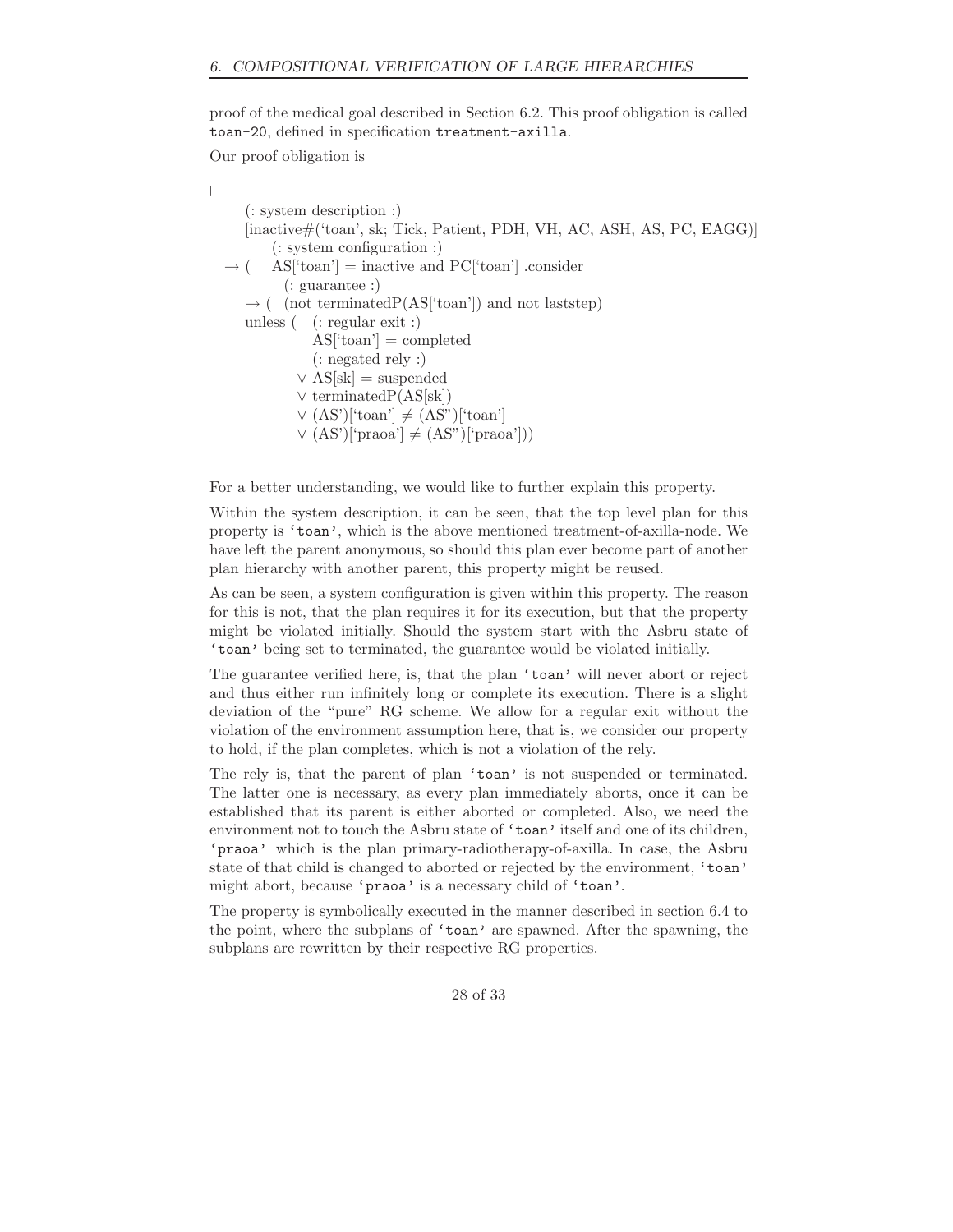```
[var PC0 = init['proba' + 'and', true, false, false]
  in begin
     activated\#('toan', sk, \parallel, 'praoa' ' + 'and' ', \parallel, 1
                   ; Tick, Patient, PDH, VH, AC, ASH, AS, PC, EAGG, PC0
                  \| \cdot \|_{s}begin
         inactive#('praoa', 'toan'
                     ; Tick, Patient, PDH, VH, AC, ASH, AS, PC0, EAGG
                     ) s
         inactive#('and', 'toan'
                     ; Tick, Patient, PDH, VH, AC, ASH, AS, PC0, EAGG
                     )
     end
 end
]
[var PC0 = init['praoa' ' + 'and' ', true, false, false]
 in begin
         activated\#('toan', sk, \parallel, 'praoa' ' + 'and' ', \parallel, 1
                      ; Tick, Patient, PDH, VH, AC, ASH, AS, PC, EAGG, PC0
                      \| \cdot \|_{s}begin
             [PL ( \Box ( \underline{FRM} \underline{AS}, \underline{Tick}∧ frame(AS, AS', 'praoa' '))
                  \wedge ( AS['praoa'] \neq aborted
                        \land rejected \neq AS['praoa'])
                    unless (aborted = AS['proba']\land rejected \neq AS['praoa']
                             \wedge ( (AS")['praoa'] \neq (AS')['praoa']
                                ∨ terminatedP(AS['toan']))))
            ] s
             [PL \Box ( [FRM AS, Tick]
                     \land frame(AS, AS', 'and' + 'pfpc' + 'andp' + 'epan' + 'irt' '))
             ]
        end
 end
]
```
After this rewrite step, the properties are linked together by a lemma like those described in section 6.5. The outcome of this lemma application in combination with some simplification is

[var  $PC0 = init[$ 'praoa' ' + 'and' ', true, false, false] in begin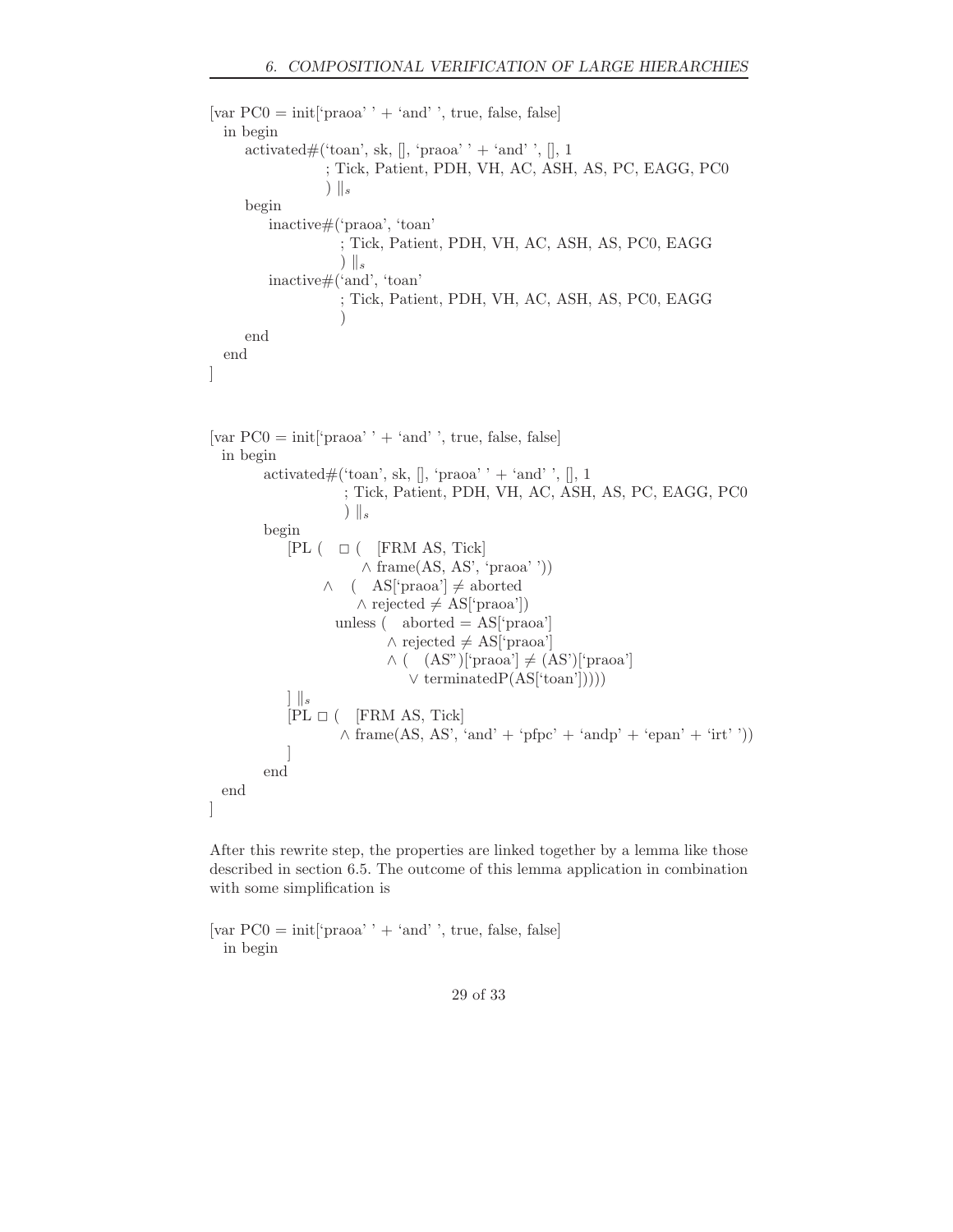```
activated#('toan', sk, \parallel, 'praoa' ' + 'and' ', \parallel, 1
              ; Tick, Patient, PDH, VH, AC, ASH, AS, PC, EAGG, PC0
              \| \cdot \|_{s}[PL ( \Box ( \text{FRM AS, Tick})\wedge AS' = (AS['and', (AS')['and']]['andp', (AS')['andp']]
                             ['praoa', (AS')['praoa']]['epan', (AS')['epan']]
                            [irt', (AS')[irt']['\rhofpc', (AS')['\rhofpc']]
            ))
      \wedge ( aborted \neq AS['praoa']
          \land rejected \neq AS['praoa']))
      unless ( aborted \neq AS['praoa']
               \land rejected \neq AS['praoa']
               \wedge ( (AS")['praoa'] \neq (AS')['praoa']
                   ∨ terminatedP(AS['toan'])))
      ]
end
```
As can be seen here, the property is a combination of unless and always properties, putting every sub property holding unconditionally into the always part and only those necessary into the unless part. Our experience shows, this form of formulation does reduce proof effort and increase execution speed, so in principle we have here a trade off between more complex property formulation and more efficient verification of the main proof.

After this lemma application, the knowledge about the states of 'and' and 'praoa' is weakened. As the RG properties abstract from the control flow of the asbru plans, the knowledge, that 'and' and 'praoa' are inactive here is no longer important. For 'praoa' the only important thing is, that it is neither aborted nor rejected initially, which is guaranteed by the unless formula. As there is no active contribution of 'and' all knowledge can be discarded.

This drastic procedure is only advisable, as long as the property for the subplan does not contribute in an active sense or the active contribution can be guaranteed by the RG property. Otherwise, it could be crucial to know, that a certain subplan is not active, not completed or not aborted. There is however no generic possibility to foresee all possible generalisations. Formulation of those is a creative step.

This is the goal before application of the step rule

]

```
N = N'' + 1 until Boolvar,
\lceil \text{var PC0} \rceil pc
  in begin
         activated#('toan', sk, skx, sky, [], 1;
                       Tick, Patient, PDH, VH, AC, ASH, AS, PC, EAGG, PC0
                       \| \cdot \|_{s}[PL ( \Box ( \text{FRM AS}, \text{Tick})
```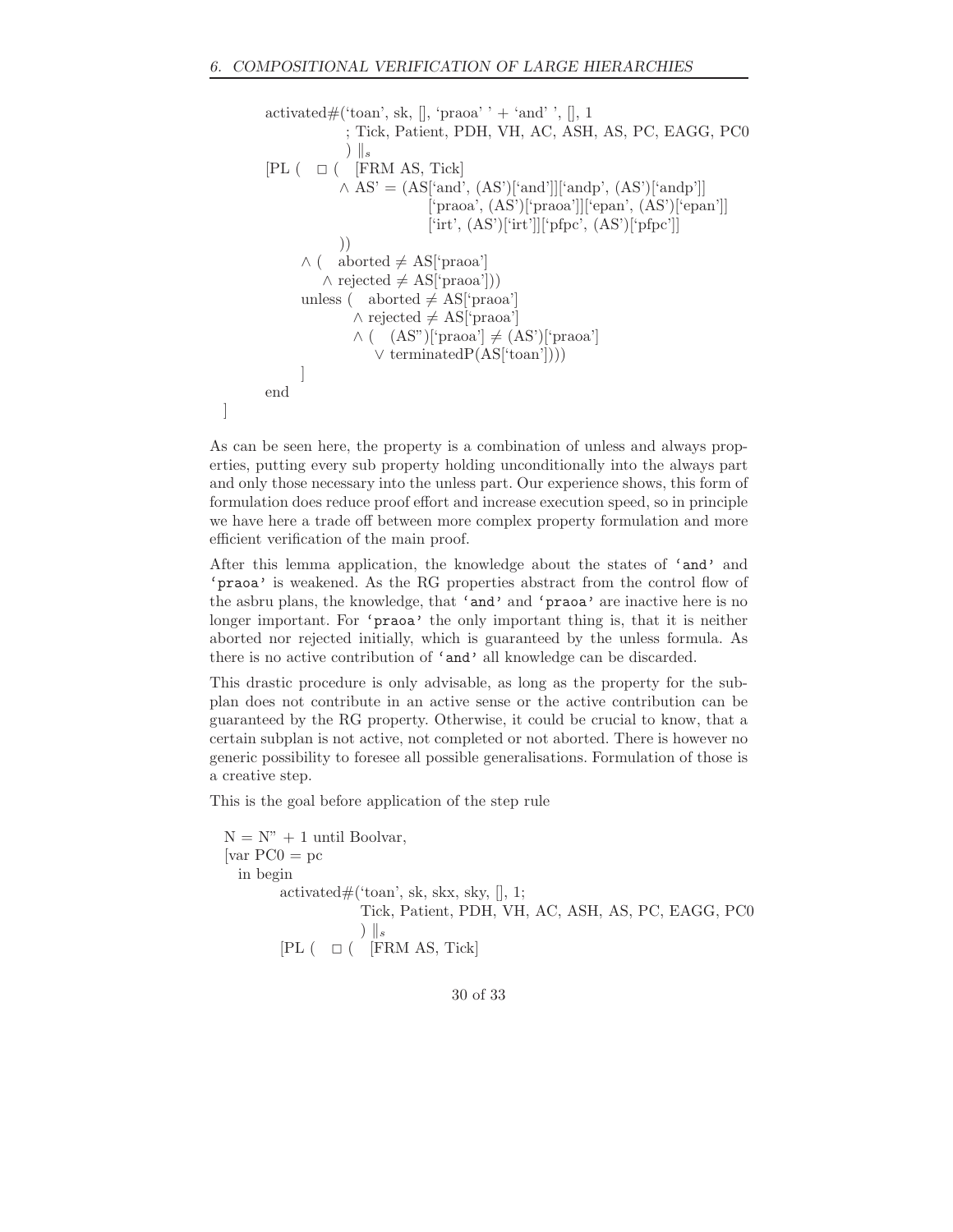```
\wedge AS' = (AS['and', (AS')['and']]['andp', (AS')['andp']]
                                      ['epan', (AS')['epan']]['irt', (AS')['irt']]
                                      ['pfpc', (AS')['pfpc']]['praoa', (AS')['praoa']]
                       ))
                 \wedge ( AS['praoa'] \neq aborted
                      \land AS['praoa'] \neq rejected)
                 unless (AS['proba'] \neq aborted\land AS['praoa'] \neq rejected
                         \wedge ( (AS")['praoa'] \neq (AS')['praoa']
                             ∨ terminatedP(AS['toan']))))
           ]
    end
  ],
  INDHYP-nat(((N + 1) + 1) + 1) + 1),AS['praoa'] \neq completed, AS['toan'] = activated,AS['praoa'] \neq aborted, AS['praoa'] \neq rejected\vdash (AS ['toan'] \neq rejected
       ∧ AS['toan'] \neq aborted ∧ AS['toan'] \neq completed
       \wedge \neg laststep)
   unless ( \text{AS}['toan'] = completed \vee AS[sk] = suspended
            \vee terminatedP(AS[sk]) \vee (AS')['toan'] \neq (AS'')['toan']
           \vee (AS')['praoa'] \neq (AS")['praoa']
```
Looking closely, one will notice the plan lists describing the running and evaluated subplans of 'toan' have been abstracted to generic values. Although this is not strictly necessary, it has been found to reduce the proof effort by a factor of three to four. Although this abstraction leads to some more goals after the initial step, the fact that all goals without terminating plans can be closed by induction makes up for this.

After applying a temporal logic step, three types of proof obligations are generated. One type, where predicate logic reasoning is necessary, one type where induction can be used. In a third type of goals, the system description changed, because 'toan' has completed. In these goals, further temporal logic reasoning is necessary.

In some cases it can be necessary to abstract from the lists of the activated procedure again after it has been found, that further steps are necessary. Although it can never happen, that plan names are inserted out of nowhere, it can happen, that plan names move from one list to another.

Plans can only move from the right handed lists to the left handed lists. They can also drop from the lists. This should be considered, before further steps.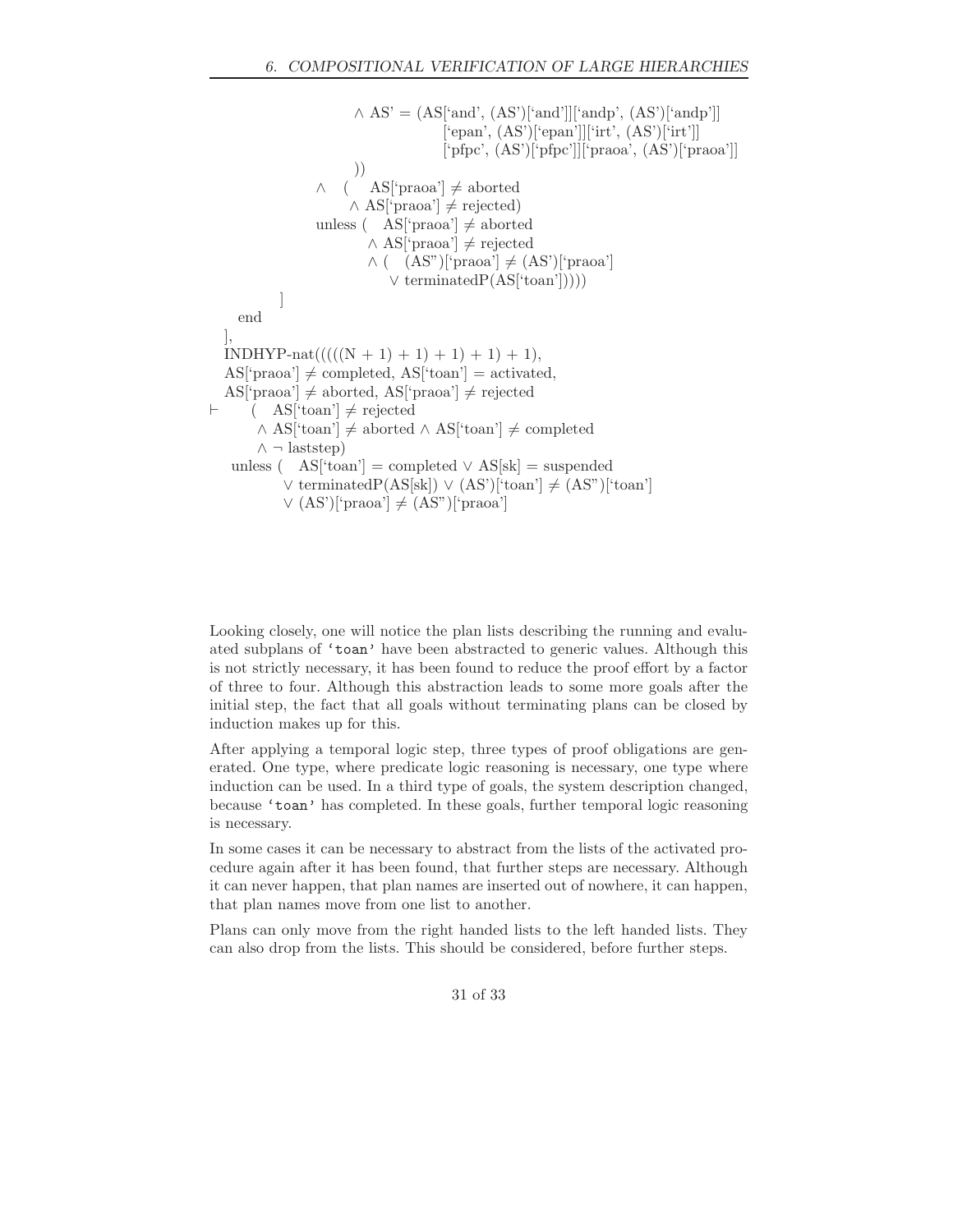# **6.7 Generic properties**

As mentioned above, proof for certain properties always follows a certain scheme. The resemblance is so high, that verification efforts can be combined. After some generalisation proof obligations can be obtained and verified, sufficient to satisfy multiple more specialised proof obligations. Such generic properties, to be reused for multiple proofs mark one of the keys to significantly reduce the overall proof effort.

To come up with such generic properties, it is necessary, to find out the essential structural part of the original property. In the above mentioned case of 'praoa' and 'SNpi', it is only important to know, that 'praoa' is a user-performed plan with no children of its own, the same as the 'SNpi' plan in Section 5.

Therefore, the following property is defined

user-sane:

(: system description :)  $\vdash$  [inactive#(sk, sk0; Tick, Patient, PDH, VH, AC, ASH, AS, PC, EAGG)] (: requirements to the plan :)  $\rightarrow$  ( asbru(sk) .type = user  $\wedge$  asbru(sk) .subplans = [] (: property :)  $\rightarrow \Box$  ([FRM AS, Tick] and frame(AS, AS', 'praoa' '))

Verification of this property is almost identical to the corresponding property in Section 5.4. With this property, among many others, the first proof obligation praoa-non-abort can be verified.

## **6.8 Conclusion**

Our experience comparing the head on approach with symbolic execution and the abstraction (also called proof decomposition) shows great potential with the latter technique. Symbolic execution with larger plan hierarchies leads to unacceptable proof sizes. In contrast, the proof decomposition technique leads to proofs of almost constant size, where only the size of the proofs of the auxiliary lemmas vary. However, for those the technique can be applied recursively to reduce effort for their proofs.

Right now there has been gathered much more experience with the direct symbolic execution than the proof decomposition. Therefore the limits of this approach have not yet been found. As of now, it seems as the use of this proof technique is not as straight forward as the symbolic execution, meaning that more knowledge and experience is required by the verifier. Furthermore it is not yet as well automated as the symbolic execution and it seems that some of the predicate logic goals are inherently difficult to automate with the necessity of instantiation of quantifiers or the application of lemmas that - on first sight can not be applied automatically.